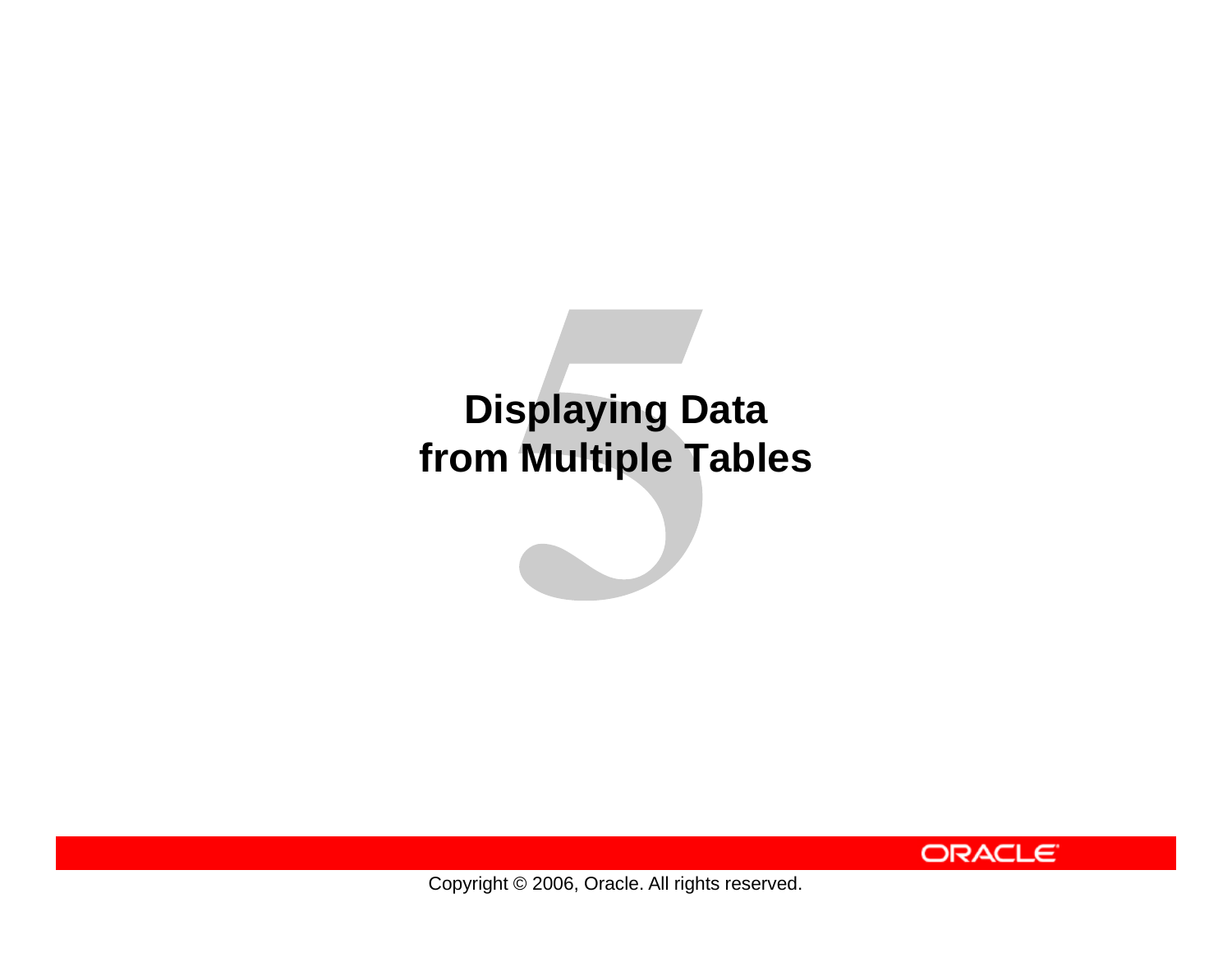# **Objectives**

**After completing this lesson you should be able to do this lesson, the following:**

- $\bullet$  **Write SELECT statements to access data from more than one table using equijoins and nonequijoins**
- •**Join a table to itself by using a self-join**
- $\bullet$  **View data that generally does not meet <sup>a</sup> join condition by using outer joins**
- $\bullet$  **Generate a Cartesian product of all rows from two or more t bl a es**

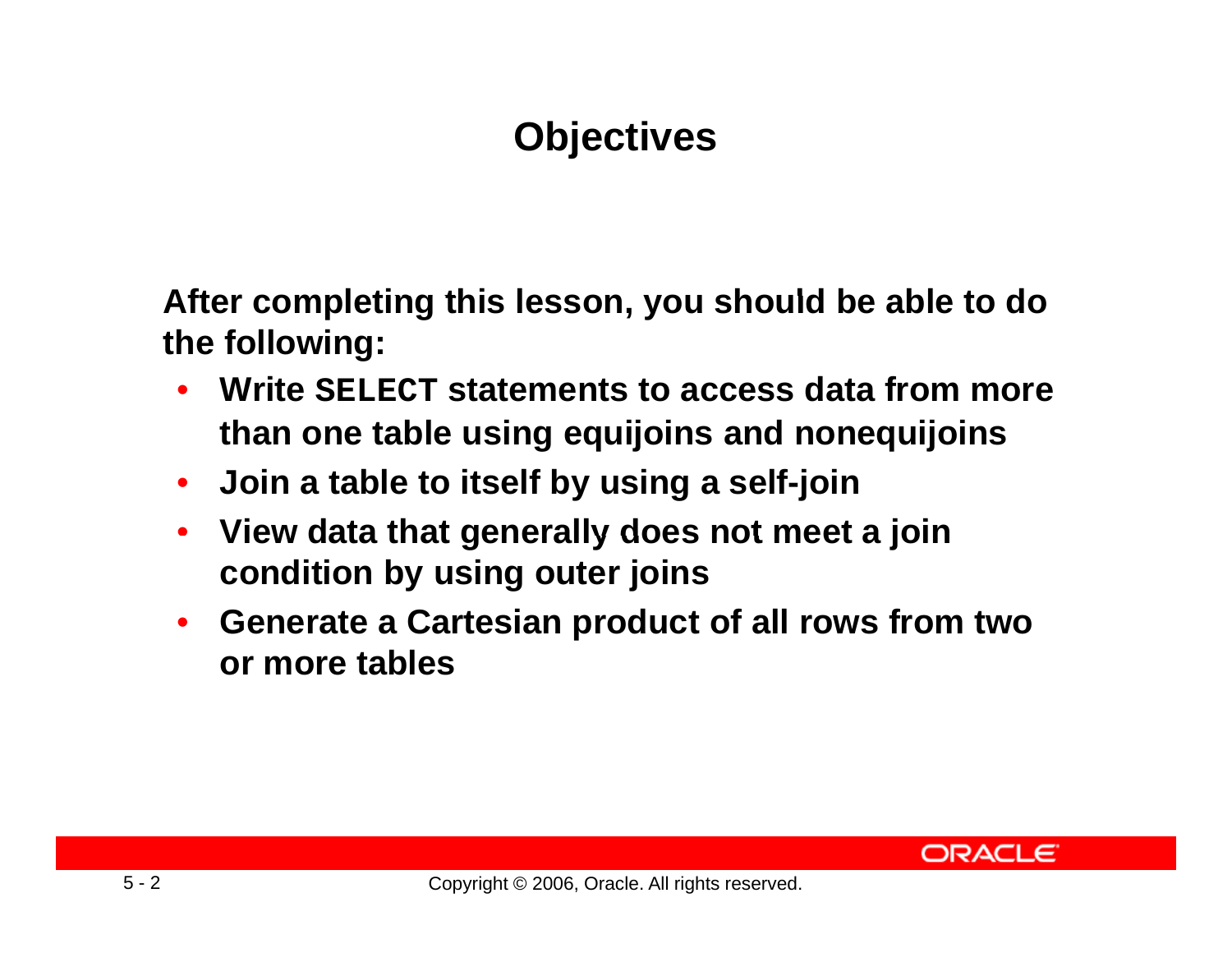#### **Obtaining Data from Multiple Tables**

#### **EMPLOYEES**

|     |                | EMPLOYEE ID LAST NAME DEPARTMENT ID |
|-----|----------------|-------------------------------------|
| 100 | King           | 90                                  |
| 101 | Kochhar        | 90                                  |
|     |                |                                     |
| 202 | Fay            | 20                                  |
| 205 | <b>Higgins</b> | 110                                 |
| 206 | Gietz          | 11ſ                                 |

#### **DEPARTMENTS**

|     | DEPARTMENT ID DEPARTMENT NAME LOCATION ID |      |
|-----|-------------------------------------------|------|
| 10  | Administration                            | 1700 |
| 20  | Marketing                                 | 1800 |
| 50  | Shipping                                  | 1500 |
| 60  |                                           | 1400 |
| 80  | Sales                                     | 2500 |
| 90  | Executive                                 | 1700 |
| 110 | Accounting                                | 1700 |
| 190 | Contracting                               | 1700 |

|     |     | EMPLOYEE ID DEPARTMENT ID DEPARTMENT NAME |  |
|-----|-----|-------------------------------------------|--|
| 200 | 10. | Administration                            |  |
| 201 | 20  | Marketing                                 |  |
| 202 | 20  | Marketing                                 |  |
|     |     |                                           |  |
| 102 | 90  | Executive                                 |  |
| 205 | 110 | Accounting                                |  |
| 206 | 110 | Accounting                                |  |

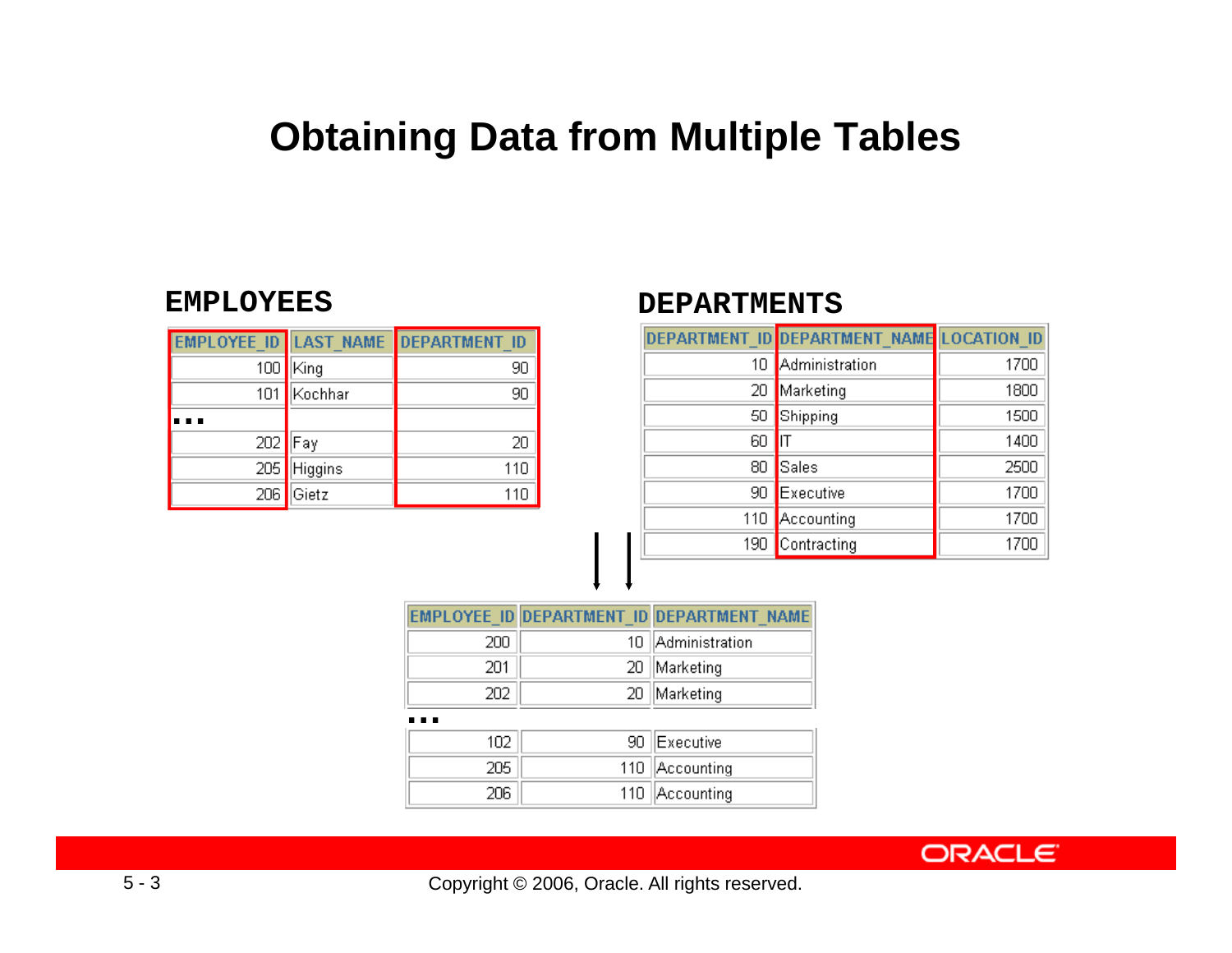# **Types of Joins**

**Joins that are compliant with the SQL:1999 standard include the following:**

- $\bullet$ **Cross joins**
- $\bullet$ **Natural joins**
- **USING clause**
- $\bullet$ **Full (or two two-sided) outer joins sided) outer**
- $\bullet$ **Arbitrary join conditions for outer joins**

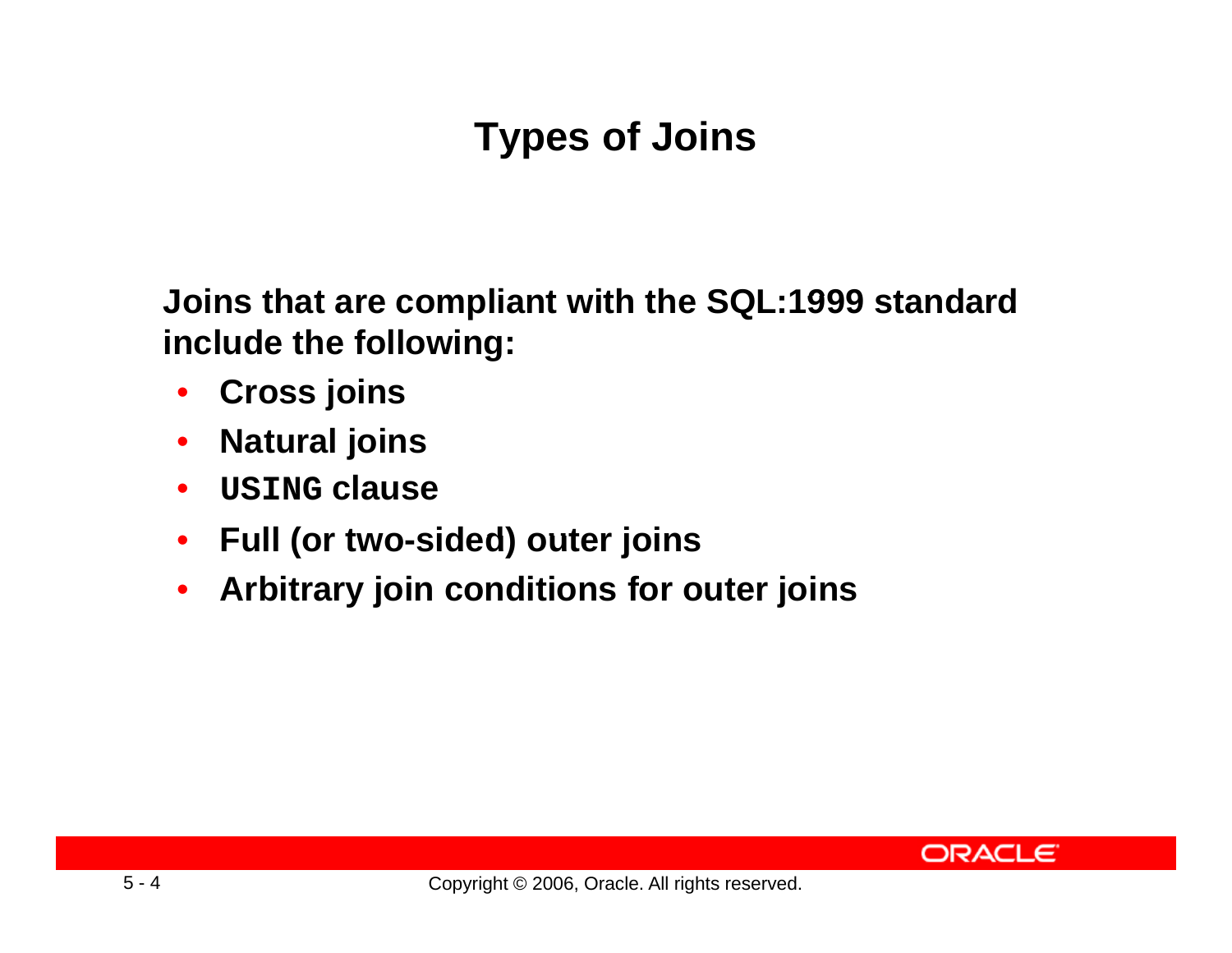### **Joining Tables Using SQL:1999 Syntax**

#### **Use <sup>a</sup> join to query data from more than one table:**

```
SELECT table1.column, table2.column
FROM table1
[NATURAL JOIN table2] |
[JOIN table2 USING (column_name)] |
[JOIN table2
  ON (table1 column name table1.column_name
= table2 column name table2.column_name)]|
[LEFT|RIGHT|FULL OUTER JOIN table2
  ON (table1.column_name =table2.column_name)]|
[CROSS JOIN table2];
```
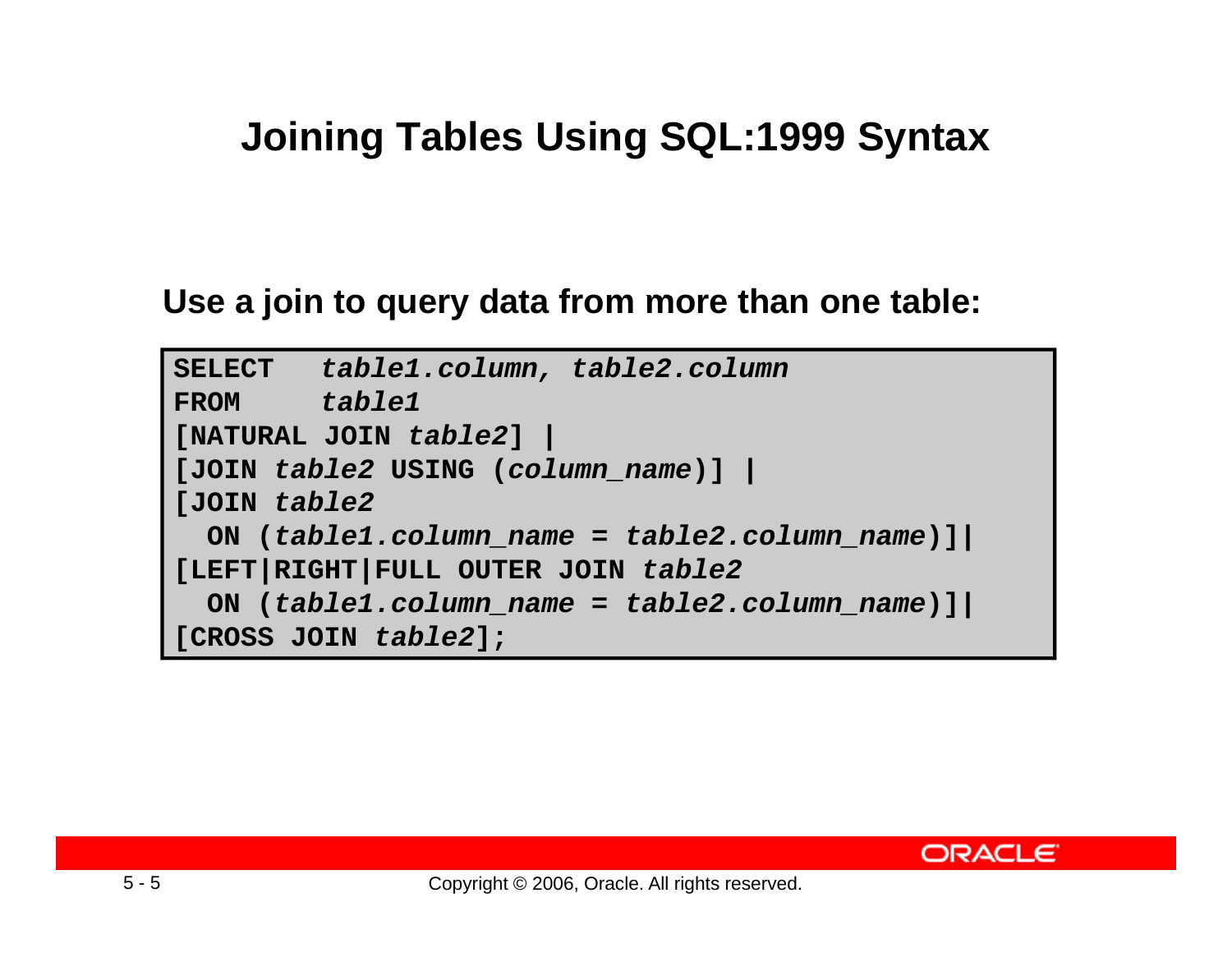# **Creating Natural Joins**

- **The NATURAL JOIN clause is based on all columns in the two tables that have the same name.**
- **It selects rows from the two tables that have equal values in all matched columns.**
- **If the columns having the same names have different data typ , es an error is returned.**

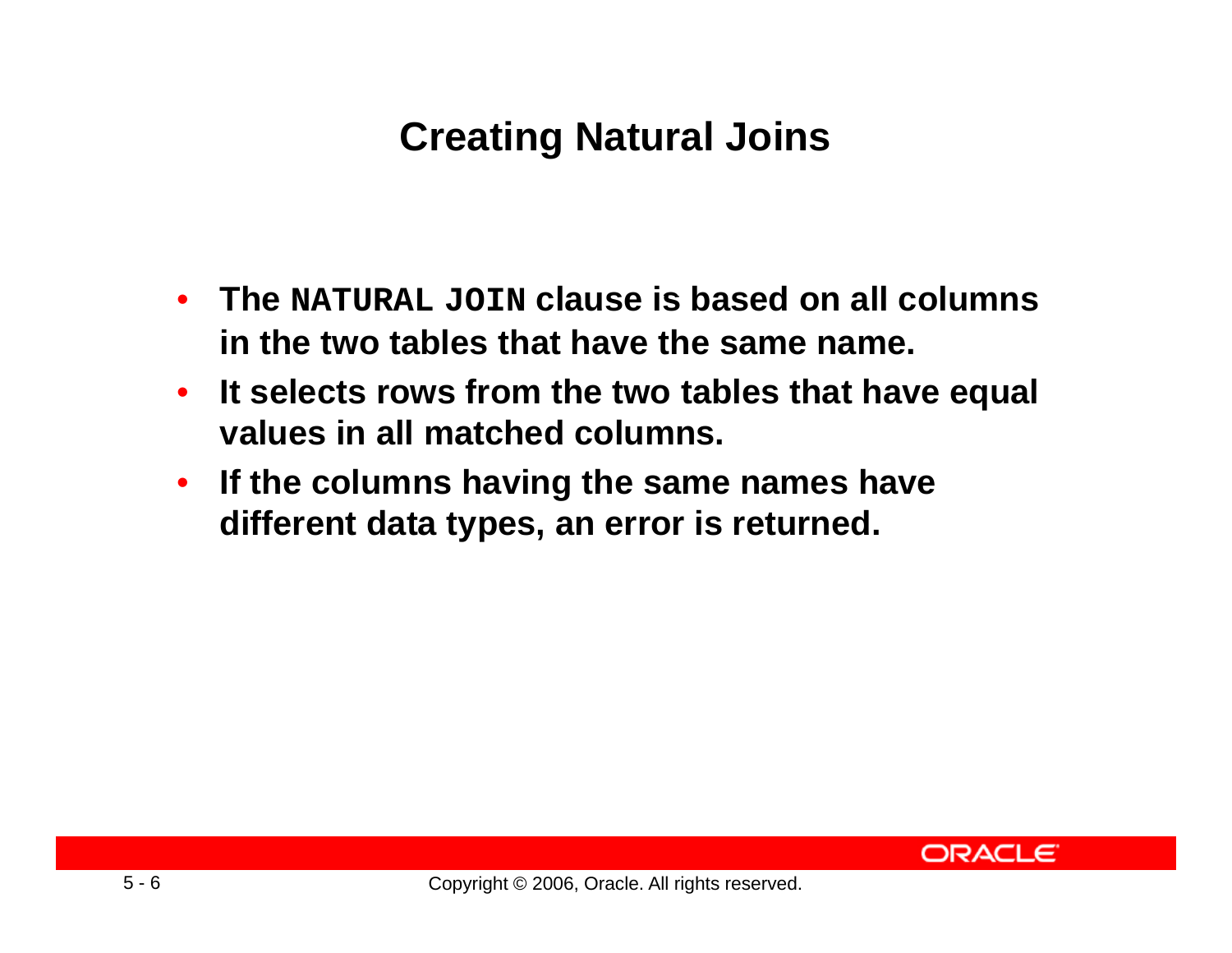#### **Retrieving Records with Natural Joins**

#### **SELECT d t t id d t t depar tment\_id, depar tment\_name,**

**location\_id, city**

**FROM departments**

**NATURAL JOIN locations ;**

| <b>DEPARTMENT NAME</b><br><b>DEPARTMENT ID</b> |             | <b>LOCATION ID</b>       | <b>CITY</b>    |
|------------------------------------------------|-------------|--------------------------|----------------|
| $60$   IT                                      |             |                          | 1400 Southlake |
|                                                | 50 Shipping | 1500 South San Francisco |                |
| 10 Administration                              |             | 1700 Seattle             |                |
| 90 Executive                                   |             | 1700 Seattle             |                |
| 110 Accounting                                 |             |                          | 1700 Seattle   |
| 190 Contracting                                |             |                          | 1700 Seattle   |
| 20 Marketing                                   |             |                          | 1800 Toronto   |
|                                                | 80 Sales    |                          | 2500 Oxford    |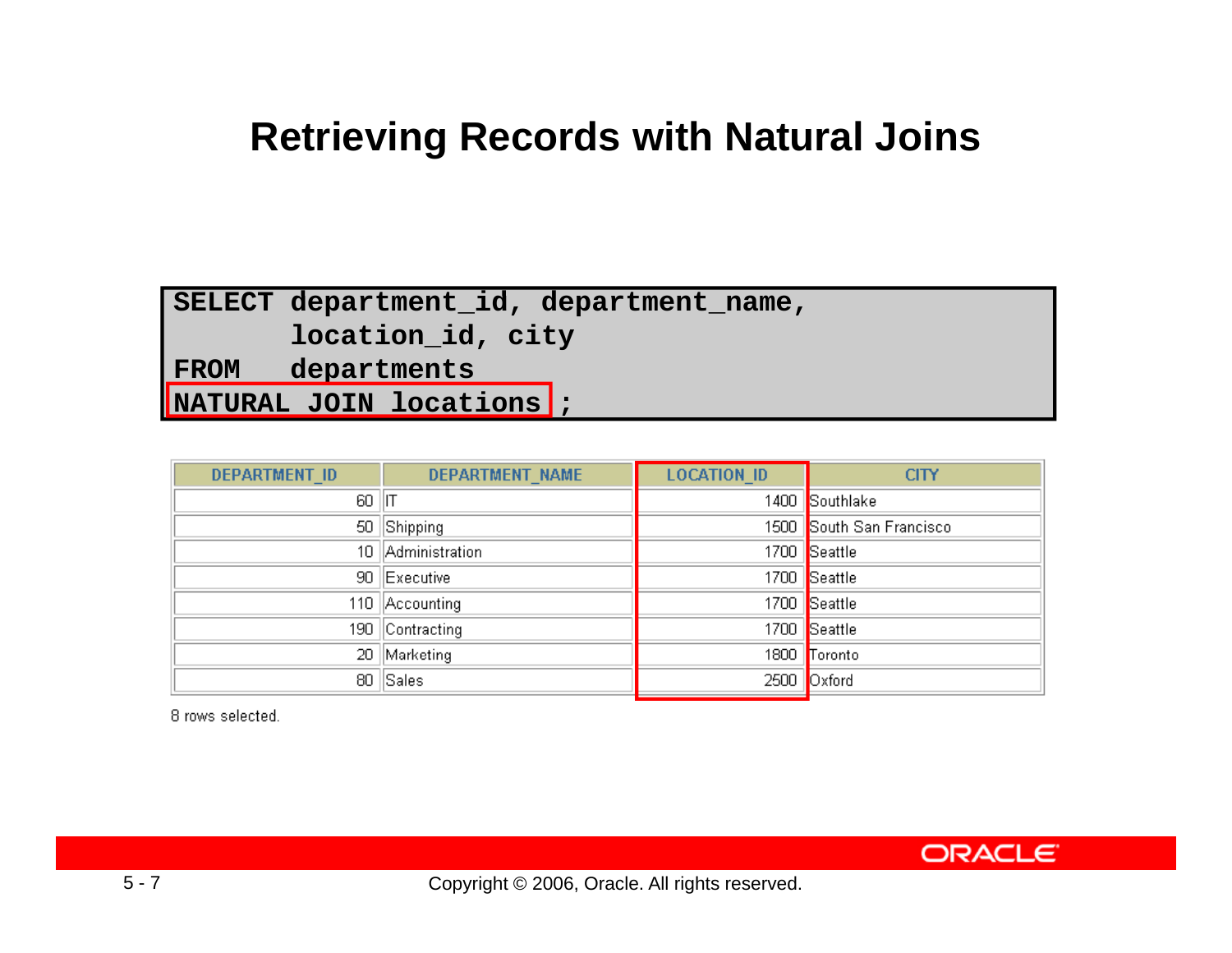### **Creating Joins with the USING Clause**

- **If several columns have the same names but the data types do not match, the NATURAL JOIN clause can be modified with the USING clause to specify the columns th t h ld b d f ij i a t s hould be use for an equij oin.**
- **Use the USING clause to match only one column when more than one column matches.**
- **Do not use a table name or alias in the referenced columns.**
- **The NATURAL JOIN and USING clauses are mutually exclusive.**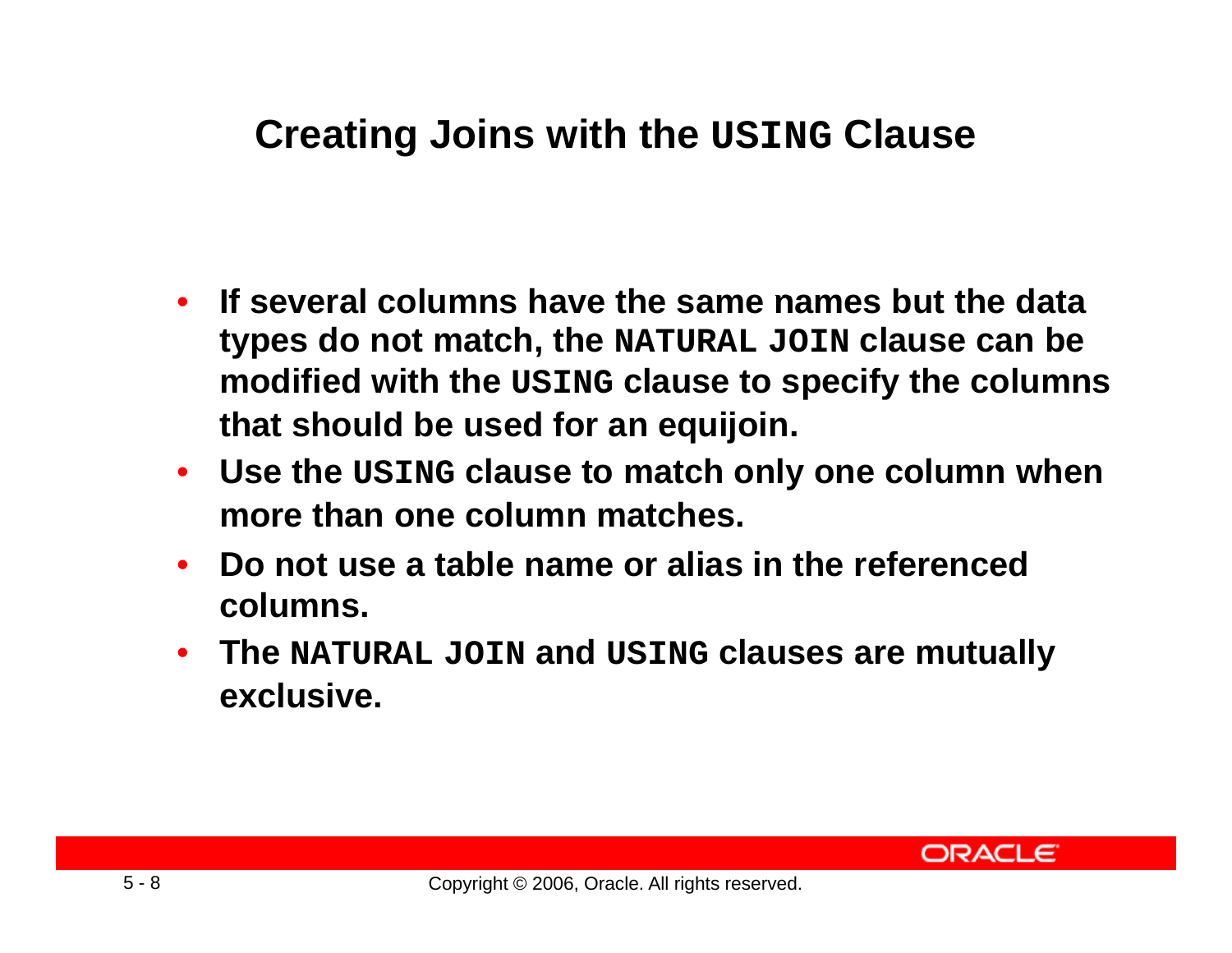### **Joining Column Names**

**DEPARTMENTS**

#### **EMPLOYEES**

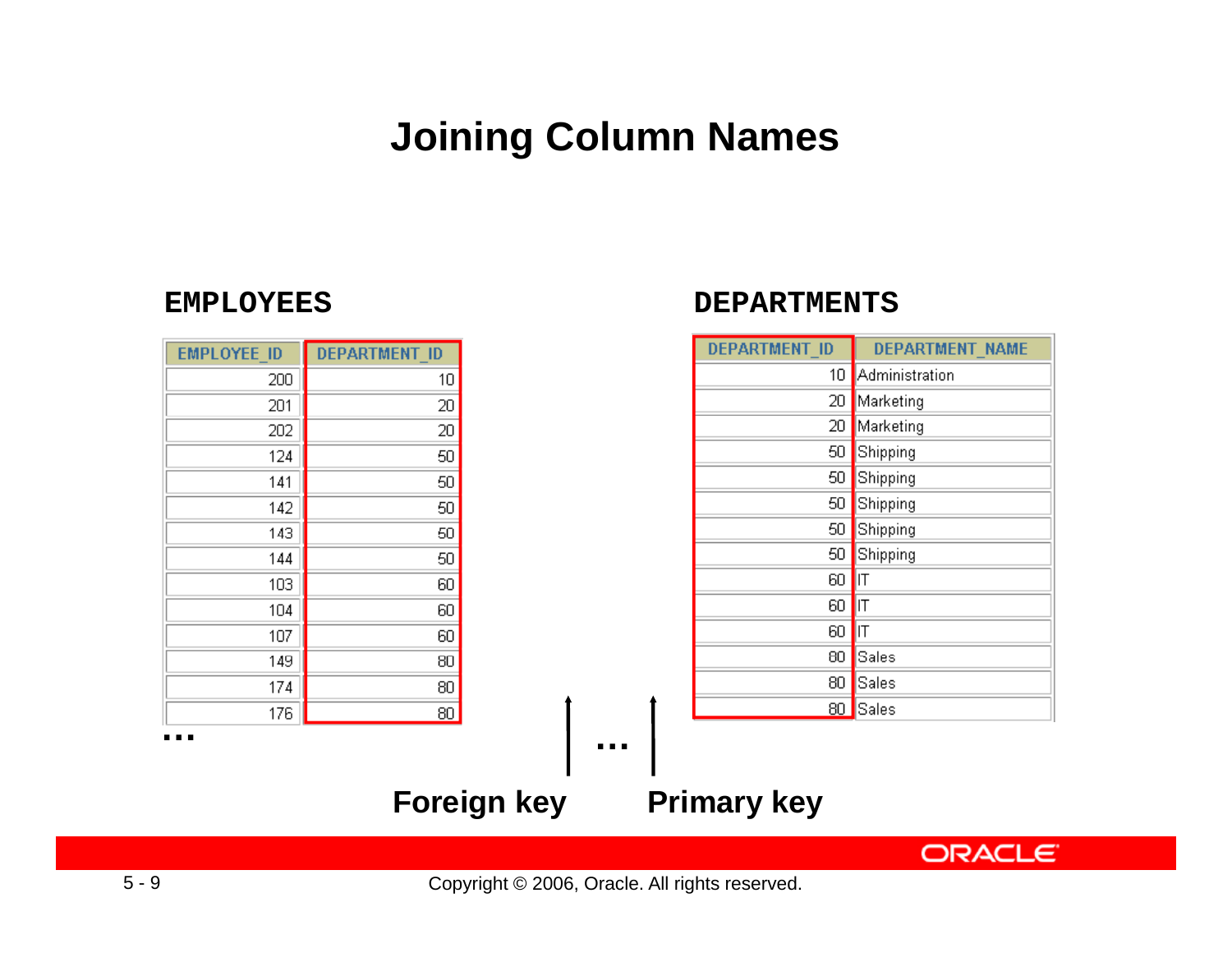### **Retrieving Records with the USING Clause**

 $\blacksquare$  **SELECT** employees.employee\_id, employees.last\_name, **departments.location\_id, department\_id FROM employees JOIN departments USING ( p \_ ); de partment id) ;**

| EMPLOYEE_ID | <b>LAST_NAME</b> | <b>LOCATION ID</b> | <b>DEPARTMENT ID</b> |
|-------------|------------------|--------------------|----------------------|
| 200         | Whalen           | 1700               | 10                   |
|             | 201 Hartstein    | 1800               | 20                   |
|             | $202$ Fay        | 1800               | 20                   |
|             | 124 Mourgos      | 1500               | 50                   |
|             | $141$ Rajs       | 1500               | 50                   |
|             | 142 Davies       | 1500               | 50                   |
|             | 144 Vargas       | 1500               | 50                   |
|             | 143 Matos        | 1500               | 50                   |

**…**

19 rows selected.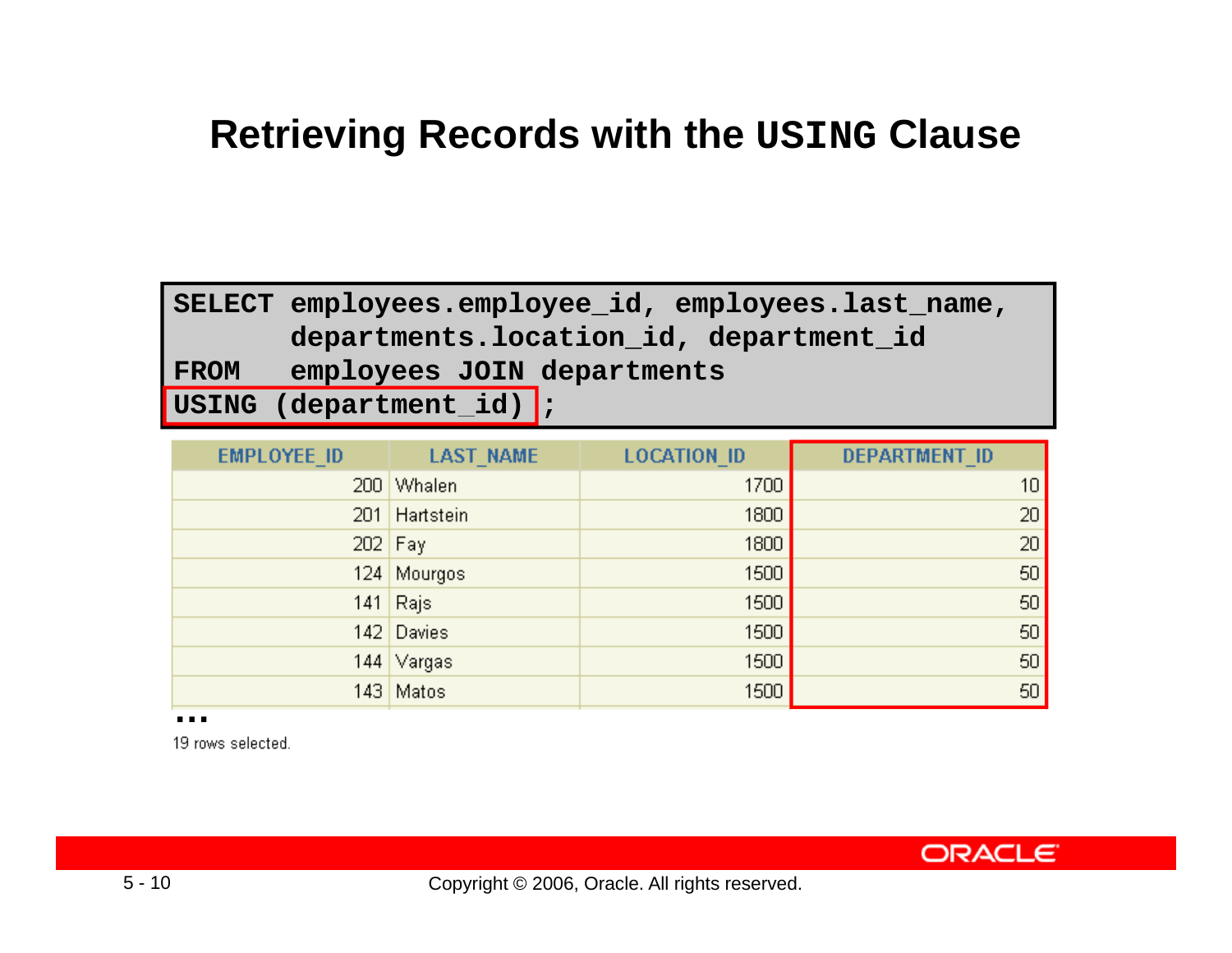## **Qualifying Ambiguous Cl N o umn Names**

- • **Use table prefixes to qualify column names that are in multiple tables.**
- **Use table prefixes to improve performance.**
- $\bullet$  **Use column aliases to distinguish columns that have identical names but reside in different tables.**
- $\bullet$  **Do not use aliases on columns that are identified in in the USING clause and listed elsewhere in the SQL statement.**

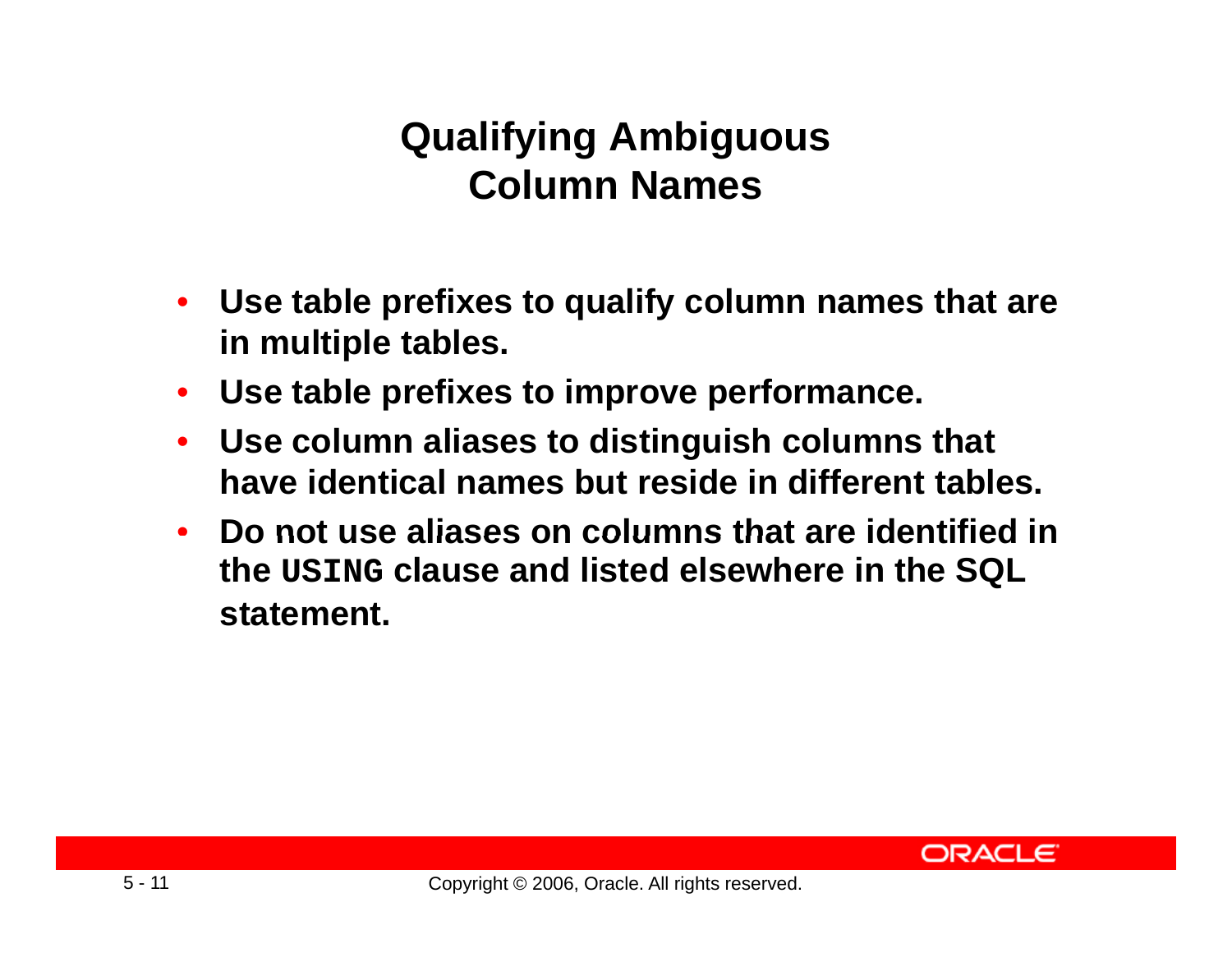# **Using Table Aliases**

- **Use table aliases to simplify queries queries.** •
- $\bullet$ **Use table aliases to improve performance.**



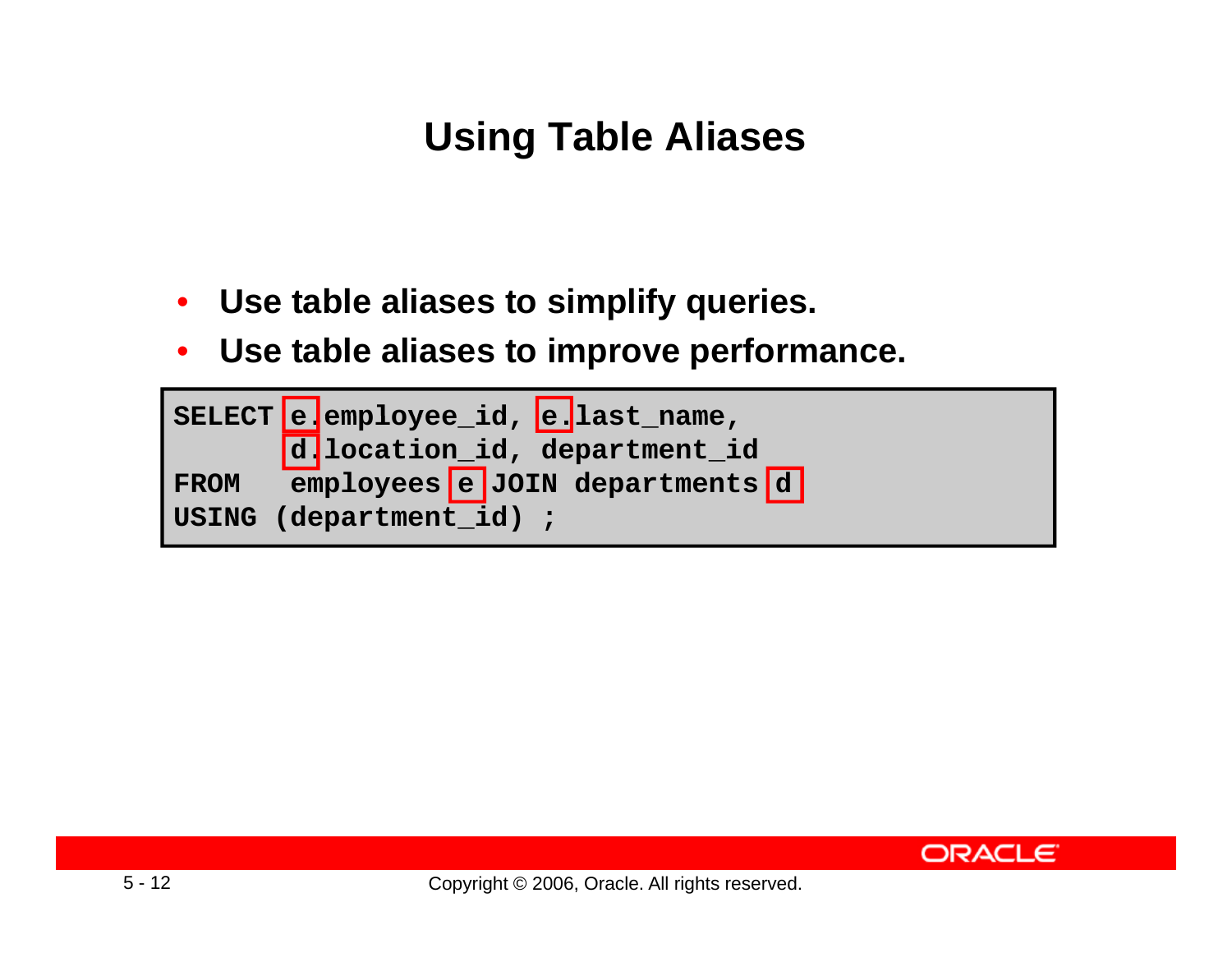### **Creating Joins with the ON Clause**

- • **The join condition for the natural join is basically basically an equijoin of all columns with the same name.**
- $\bullet$  **Use the ON clause to specify arbitrary conditions or specify columns to join.**
- $\bullet$  **The join condition is separated from other search conditions.**
- **The ON clause makes code easy to understand.**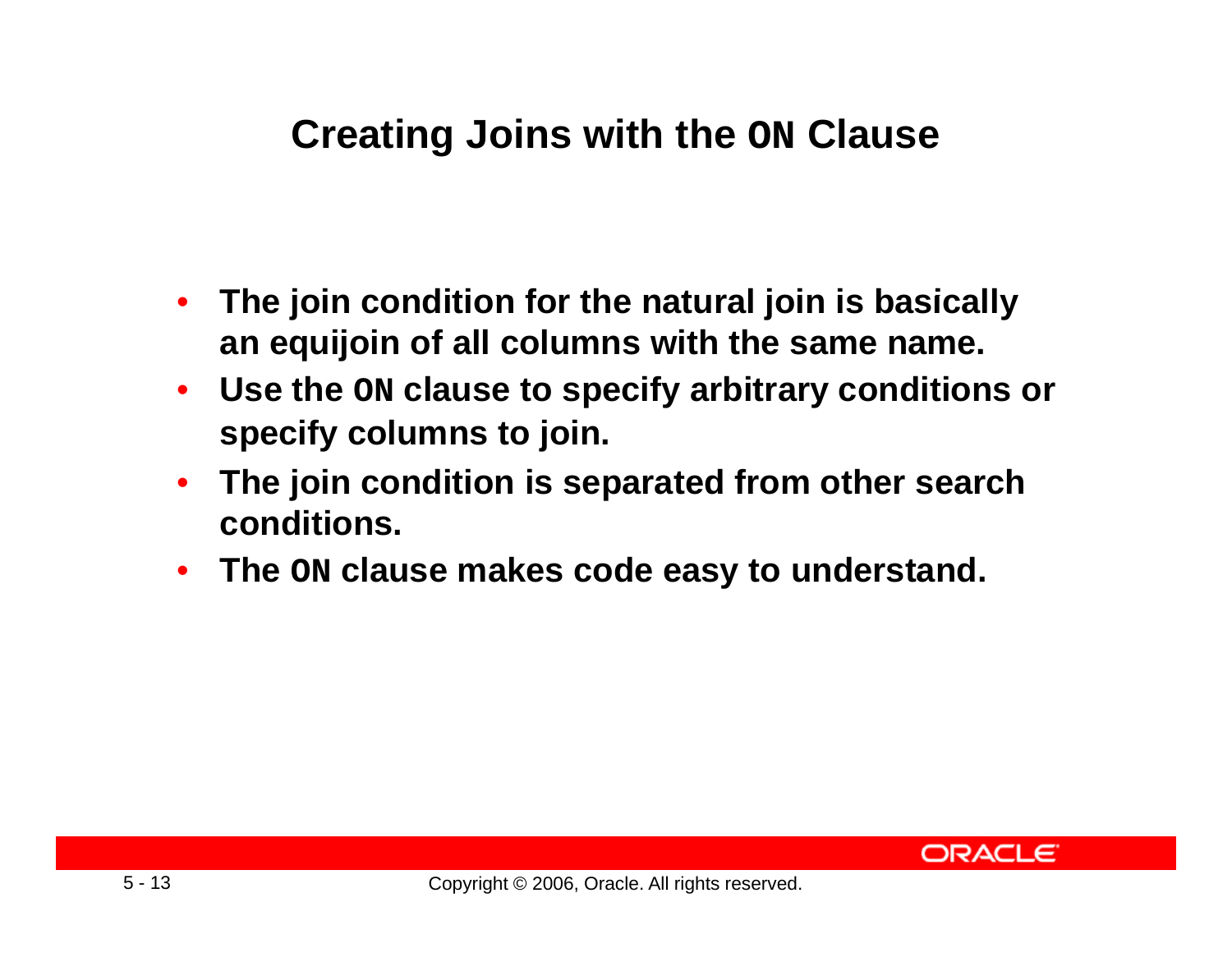#### **Retrieving Records with the ON Clause**

|                             | SELECT e.employee id, e.last name, e.department id,  |
|-----------------------------|------------------------------------------------------|
|                             | d.department id, d.location id                       |
| <b>FROM</b>                 | employees e JOIN departments d                       |
| $\overline{\phantom{a}}$ ON | $(e.\text{department} id = d.\text{department} id);$ |

| <b>EMPLOYEE ID</b> | <b>LAST NAME</b> | <b>DEPARTMENT ID</b> | <b>DEPARTMENT ID</b> | <b>LOCATION ID</b> |
|--------------------|------------------|----------------------|----------------------|--------------------|
|                    | 200 Whalen       | 10                   | 10                   | 1700               |
| 201                | Hartstein        | 20                   | 20                   | 1800               |
| 202 Fay            |                  | 20                   | 20                   | 1800               |
|                    | 124   Mourgos    | 50                   | 50                   | 1500               |
| 141                | Rajs             | 50                   | 50                   | 1500               |
|                    | 142 Davies       | 50                   | 50                   | 1500               |
|                    | 143   Matos      | 50                   | 50                   | 1500               |

**…**

19 rows selected.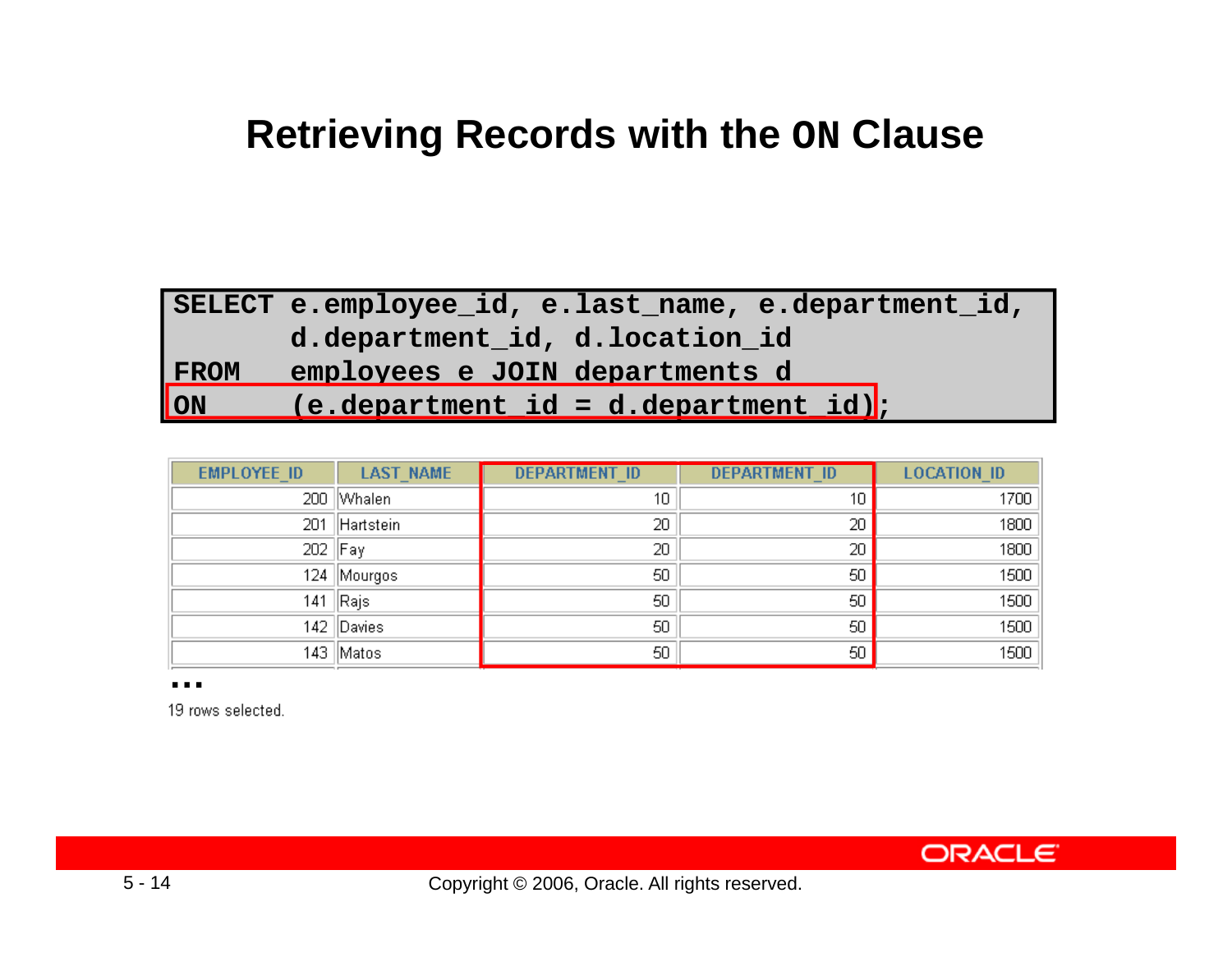### **Self-Joins Using the ON Clause**

| <b>EMPLOYEE ID</b> | <b>LAST NAME</b> | <b>MANAGER ID</b> |
|--------------------|------------------|-------------------|
| 100                | King             |                   |
| 101                | Kochhar          | 100               |
|                    | 102 De Haan      | 100               |
| 103                | Hunold           | 102               |
| 104                | ∣Ernst           | 103               |
| 107                | Lorentz          | 103               |
| 124                | Mourgos          | 100               |

#### **EMPLOYEES (WORKER) (WORKER)EMPLOYEES (MANAGER)**

| <b>EMPLOYEE ID</b> | <b>LAST NAME</b> |
|--------------------|------------------|
|                    | 100   King       |
|                    | 101 Kochhar      |
|                    | 102 De Haan      |
|                    | 103 Hunold       |
|                    | 104 $ Ernst$     |
|                    | 107 Lorentz      |
|                    | 124 Mourgos      |

**ORACLE** 

**……**

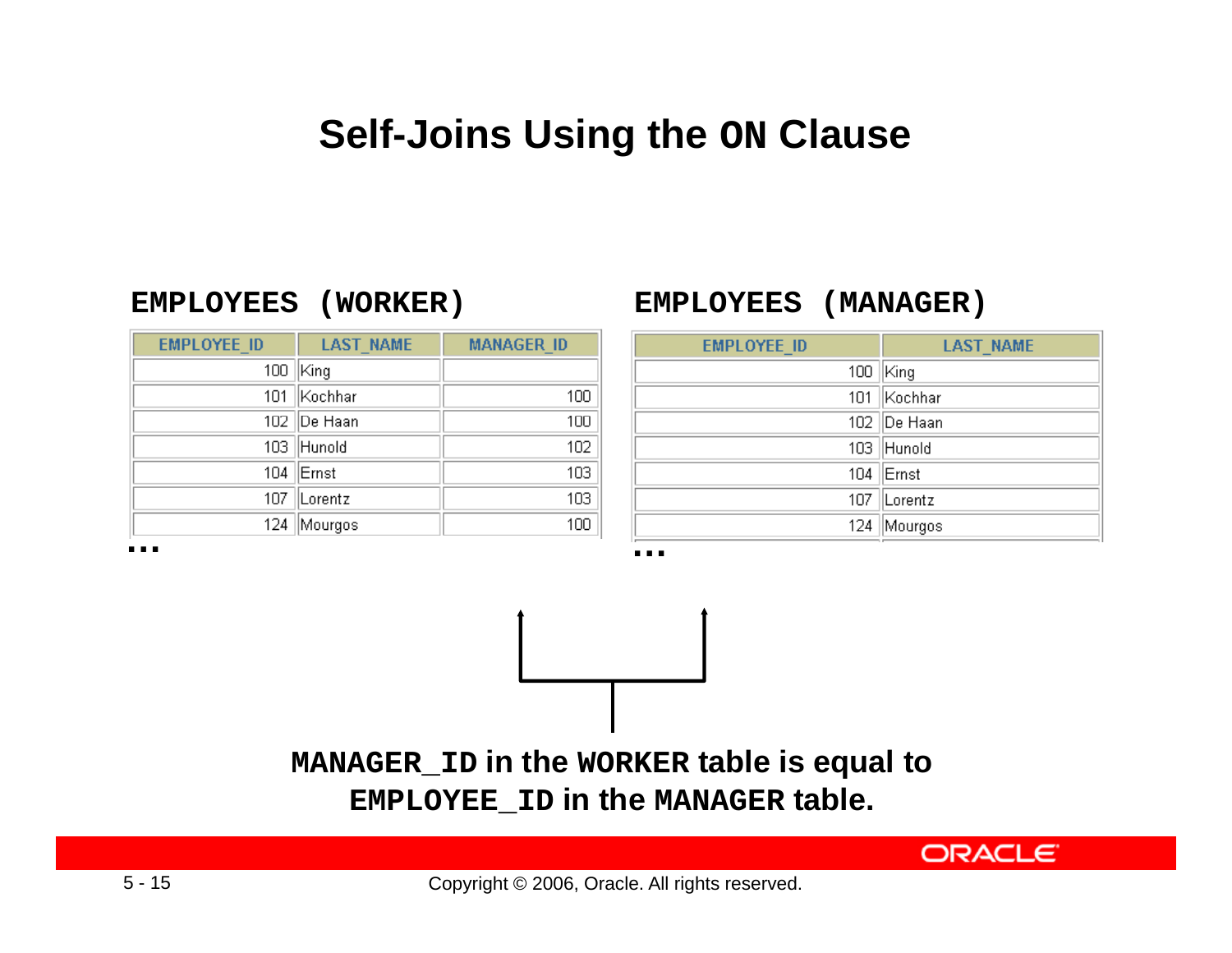### **Self-Joins Using the ON Clause**

**SC l l ELECT e.last \_name emp, m.last\_name mgr FROM employees e JOIN employees m ON (e.manager\_id = m.employee\_id);**

| <b>EMP</b> | <b>MGR</b> |
|------------|------------|
| Hartstein  | King       |
| Zlotkey    | King       |
| Mourgos    | King       |
| De Haan    | King       |
| Kochhar    | King       |

**…**

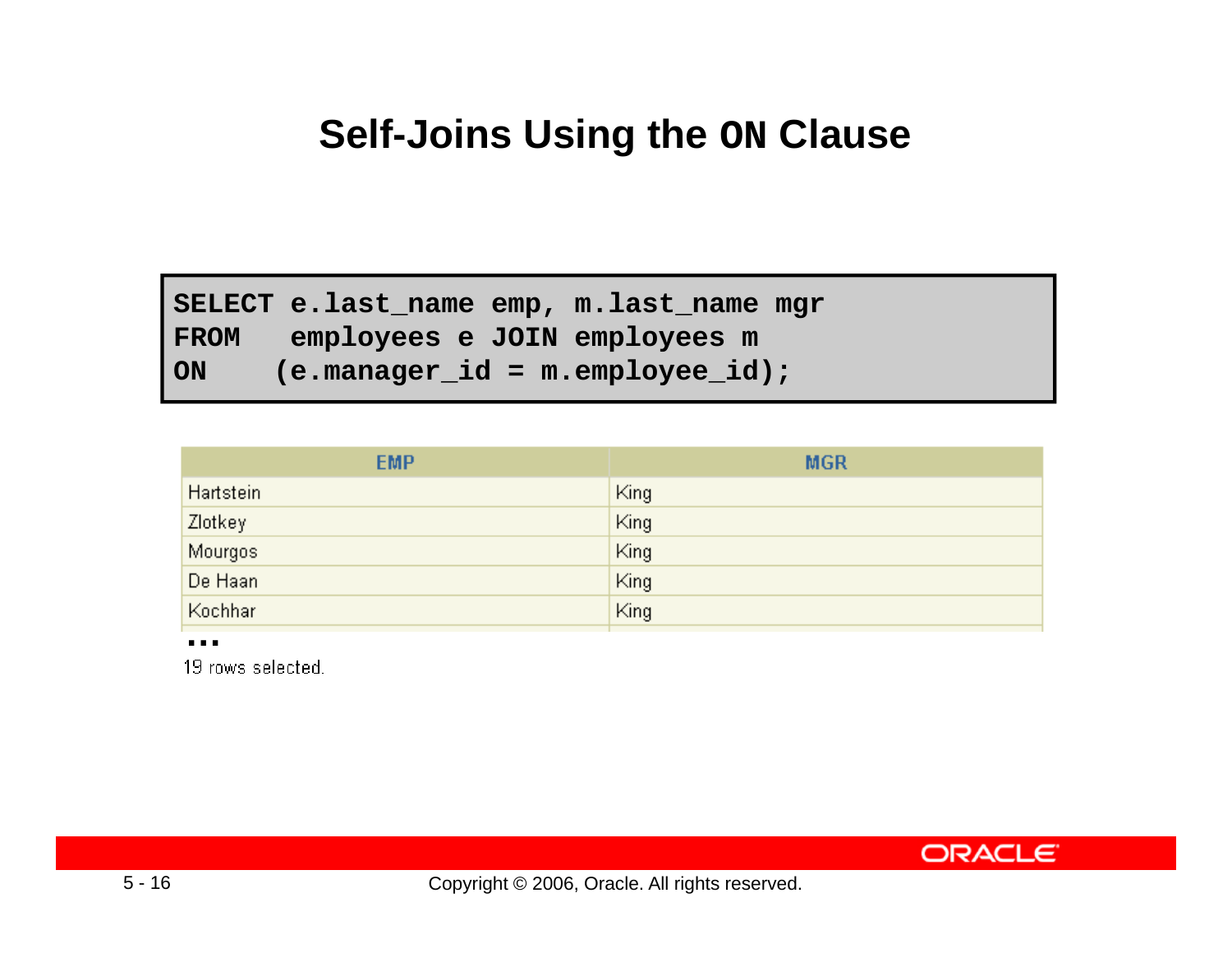## **Applying Additional Conditions t Ji to a J oin**

|                             | SELECT e.employee id, e.last name, e.department id, |
|-----------------------------|-----------------------------------------------------|
|                             | d.department_id, d.location_id                      |
| <b>FROM</b>                 | employees e JOIN departments d                      |
| ON                          | (e.department id = d.department id)                 |
| $\overline{\mathsf{I}}$ AND | e.manager_id = $149$ ;                              |

| <b>FMPLOYFE ID</b> | AST<br><b>NAME</b> | <b>DEPARTMENT</b><br>-ID | <b>DEPARTMENT</b><br>-ID | <b>ACATION</b> |
|--------------------|--------------------|--------------------------|--------------------------|----------------|
| 174                | Abel               | 80                       | 80                       | 2500           |
| 176                | Faylor             | 80                       | 80                       | 2500           |

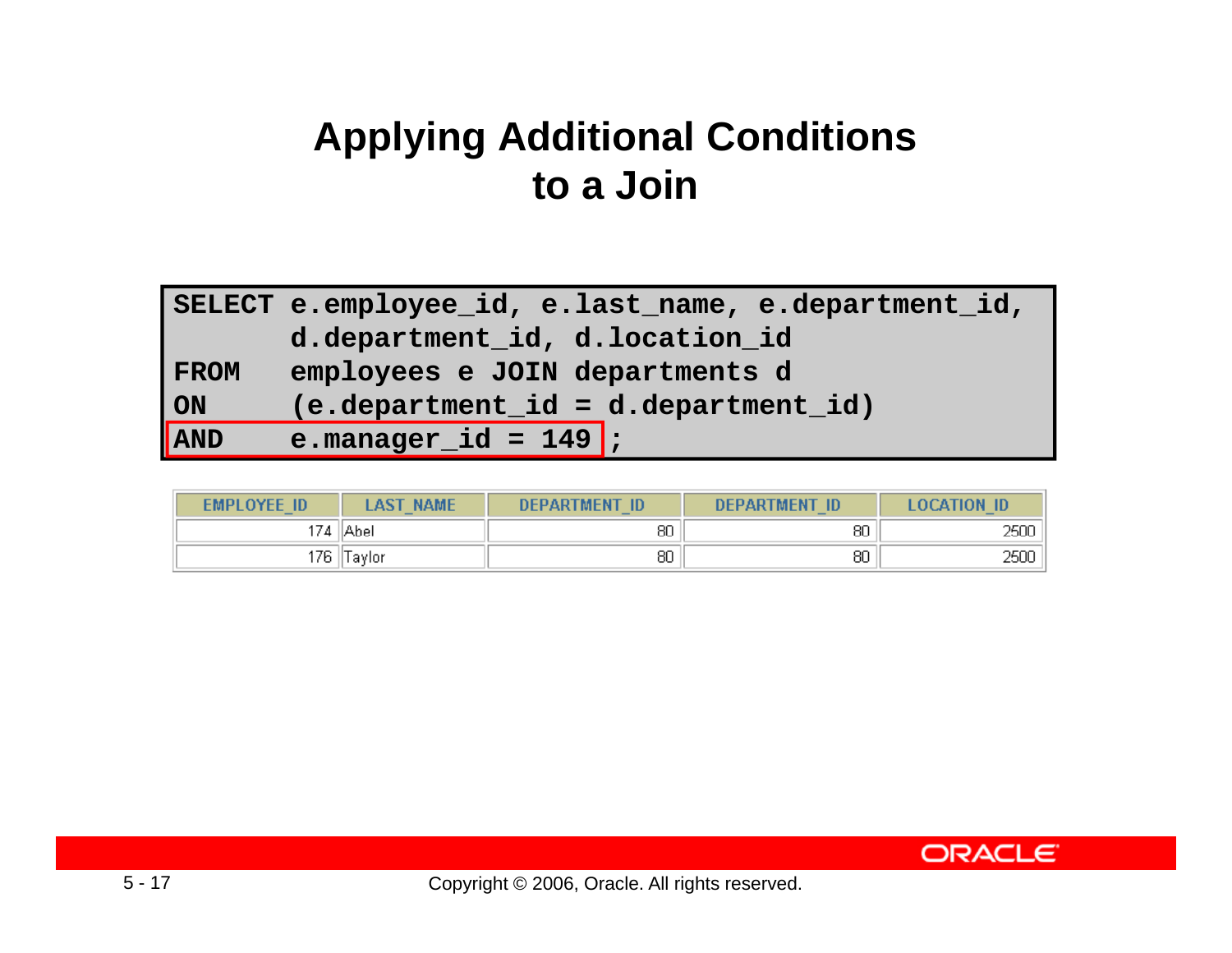### **Creating Three-Way Joins with the ON Clause**

|                           | SELECT employee_id, city, department name |
|---------------------------|-------------------------------------------|
| <b>FROM</b>               | employees e                               |
| <b>JOIN</b>               | departments d                             |
| $\overline{\textsf{ION}}$ | $d.department_id = e.department_id$       |
| <b>JOIN</b>               | locations 1                               |
| $\overline{\text{ON}}$    | d.location $id = 1$ .location $id$ ;      |

| <b>EMPLOYEE_ID</b> | <b>CITY</b>             | <b>DEPARTMENT NAME</b> |
|--------------------|-------------------------|------------------------|
|                    | 103 Southlake           |                        |
|                    | 104 Southlake           |                        |
|                    | 107 Southlake           |                        |
|                    | 124 South San Francisco | Shipping               |
|                    | 141 South San Francisco | Shipping               |
|                    | 142 South San Francisco | Shipping               |
|                    | 143 South San Francisco | Shipping               |
|                    | 144 South San Francisco | Shipping               |

**…**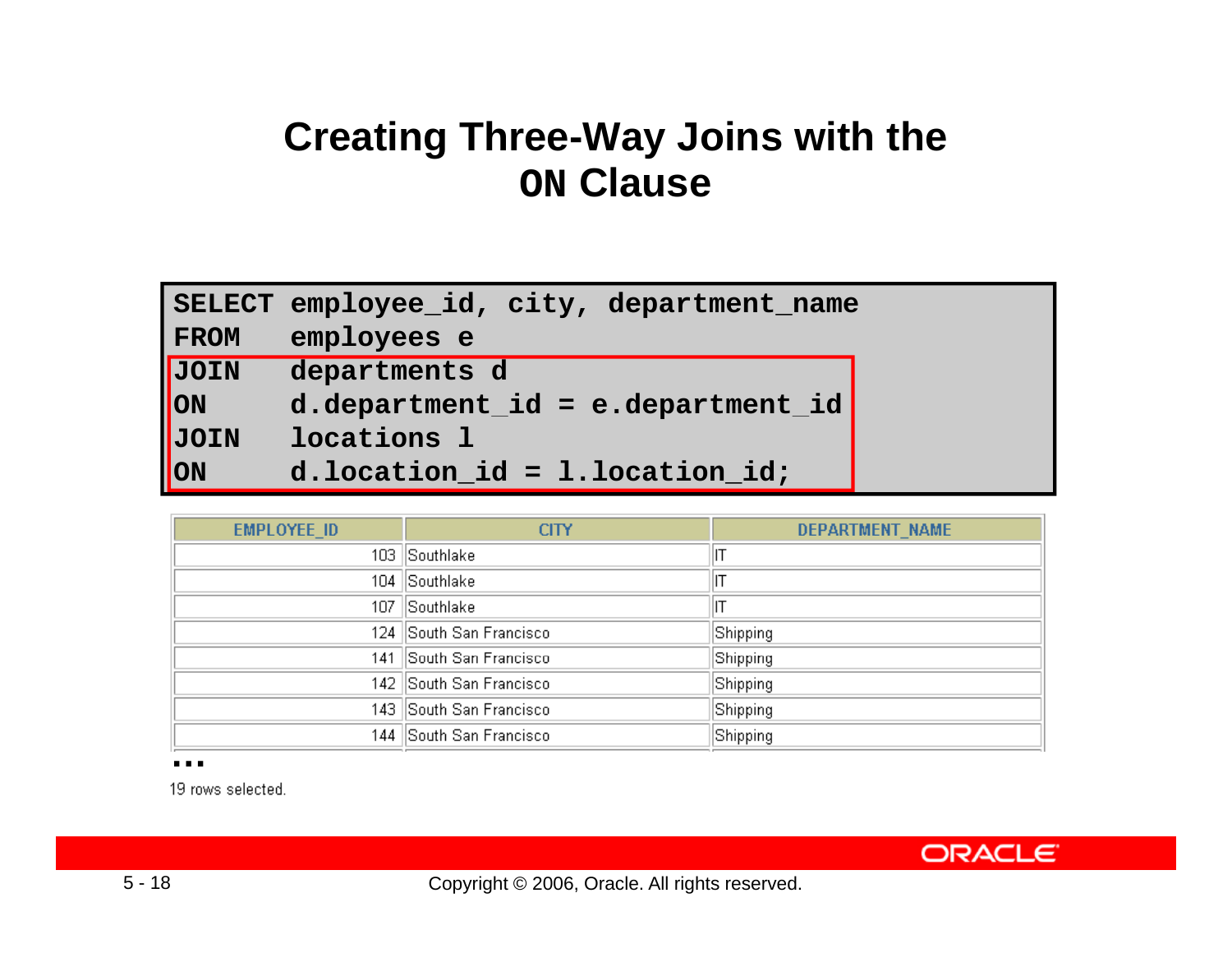### **Nonequijoins**

#### **EMPLOYEES**

| <b>LAST NAME</b> | <b>SALARY</b> |
|------------------|---------------|
| King             | 24000         |
| Kochhar          | 17000         |
| De Haan          | 17000         |
| Hunold           | 9000          |
| Ernst            | 6000          |
| Lorentz          | 4200          |
| Mourgos          | 5800          |
| Rajs             | 3500          |
| Davies           | 3100          |
| Matos            | 2600          |
| Vargas           | 2500          |
| Zlotkey          | 10500         |
| Abel             | 11000         |
| Taylor           | 8600          |

**…**

20 rows selected.

#### $\textrm{JOB\_GRADES}$

| <b>GRA</b>            | <b>LOWEST SAL</b> | <b>HIGHEST SAL</b> |
|-----------------------|-------------------|--------------------|
| А                     | 1000              | 2999               |
| B                     | 3000              | 5999               |
| $\overline{\text{c}}$ | 6000              | 9999               |
| D                     | 10000             | 14999              |
| E                     | 15000             | 24999              |
| F                     | 25000             | 40000              |

**Salary in the EMPLOYEES table must be between lowest salary and highest salary in the JOB\_GRADES table.**

**ORACLE** 

Copyright © 2006, Oracle. All rights reserved.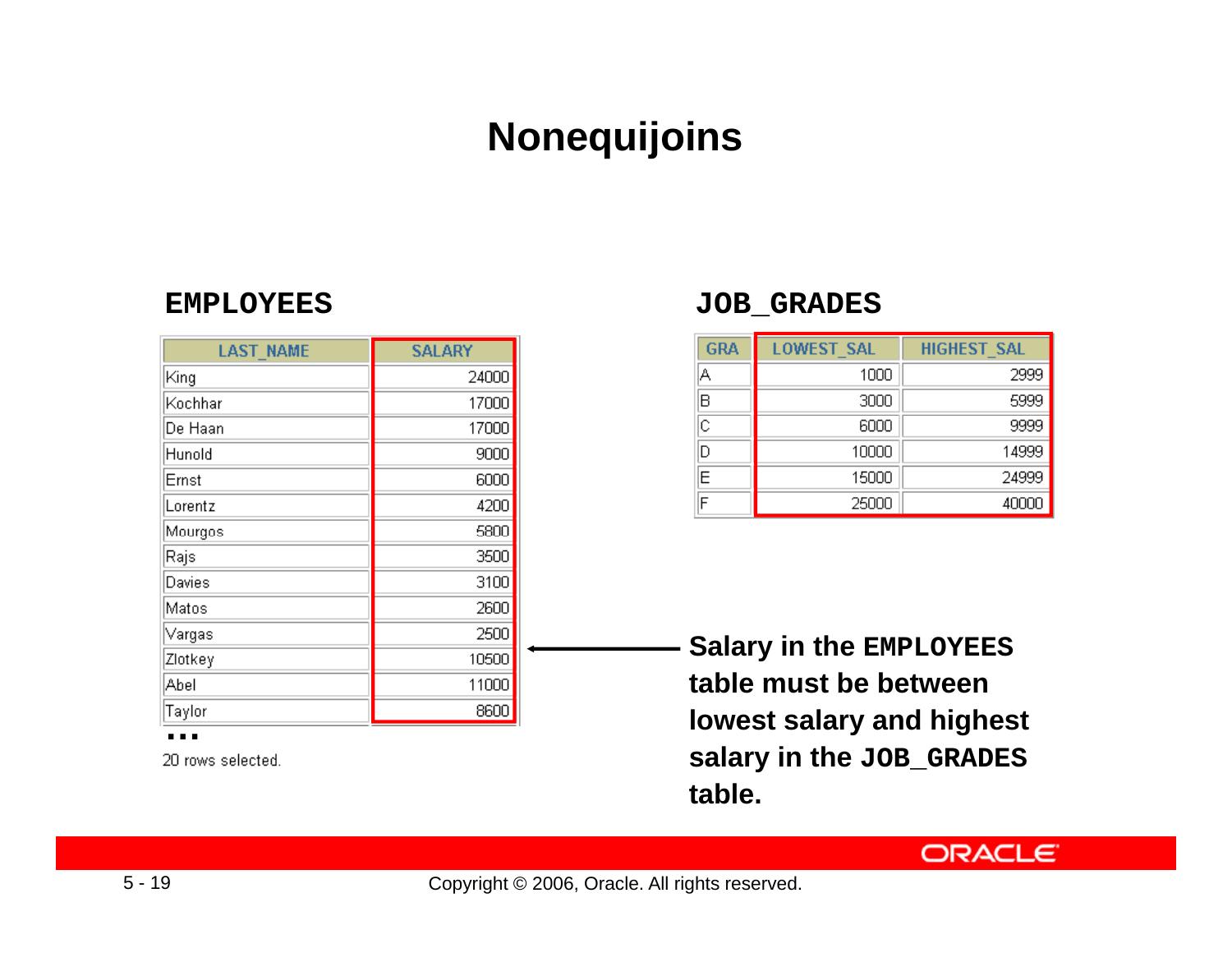# **Retrieving Records with N ij i ith Nonequijoins**

|      | SELECT e.last name, e.salary, j.grade_level         |  |  |  |
|------|-----------------------------------------------------|--|--|--|
| FROM | employees e JOIN job_grades j                       |  |  |  |
| ON   | e.salary<br>BETWEEN j.lowest_sal AND j.highest_sal; |  |  |  |

| <b>LAST_NAME</b>             | <b>SALARY</b> | <b>GRA</b> |
|------------------------------|---------------|------------|
| Matos                        | 2600   A      |            |
| $\sqrt{2 \times 2 \times 1}$ | $2500$ $ A$   |            |
| Lorentz                      | $4200$ B      |            |
| Mourgos                      | $5800$ B      |            |
| Rajs                         | $3500$ B      |            |
| <b>Davies</b>                | $3100$ B      |            |
| Whalen                       | 4400 B        |            |
| Hunold                       | $9000$ $ C$   |            |
| Ernst                        | 6000          |            |

**…**

20 rows selected.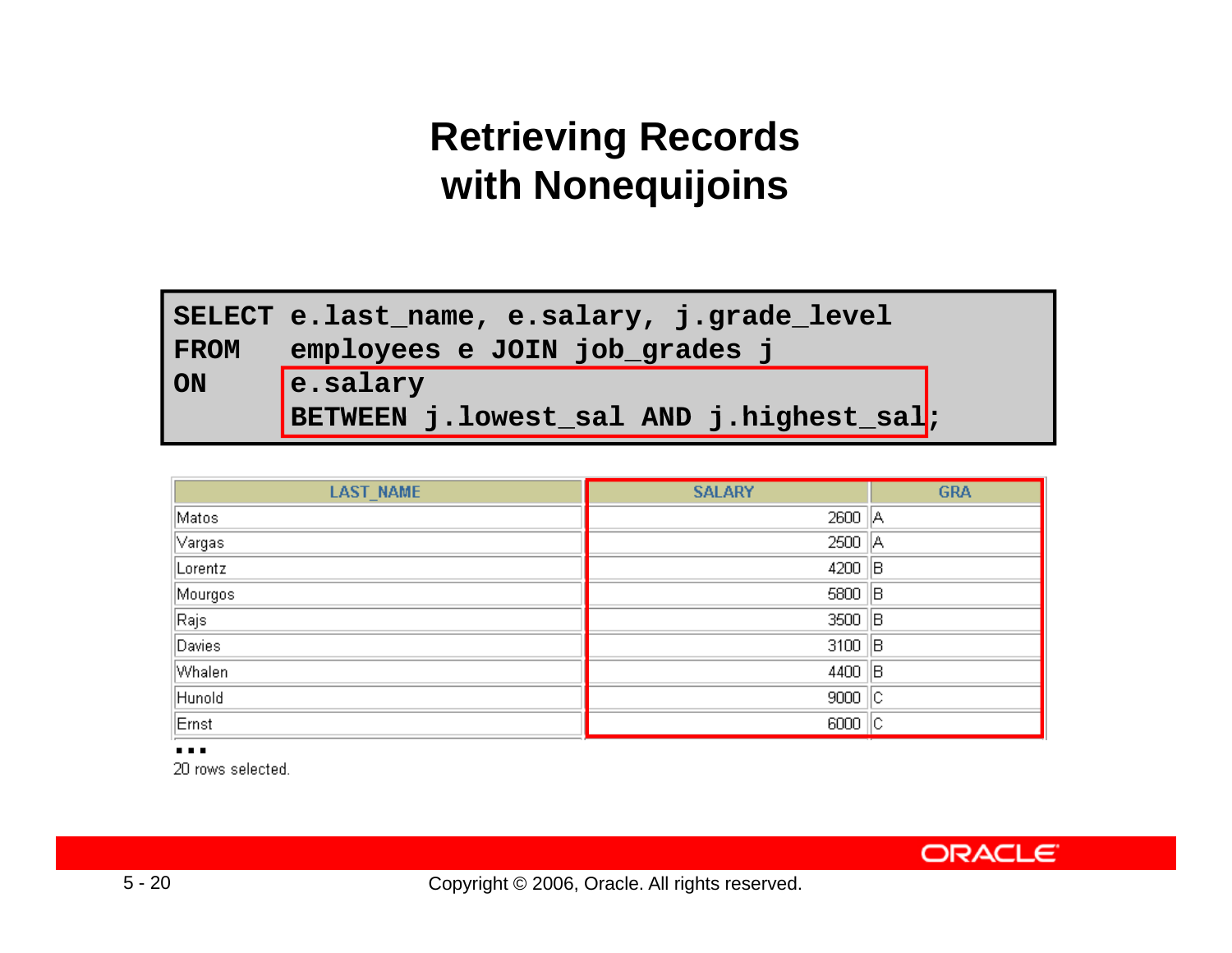### **Outer Joins**

#### **DEPARTMENTS**

#### **EMPLOYEES**

| <b>DEPARTMENT NAME</b> | <b>DEPARTMENT ID</b> |
|------------------------|----------------------|
| Administration         | 10                   |
| Marketing              | 20                   |
| Shipping               | 50                   |
| IT                     | 60                   |
| Sales                  | 80                   |
| Executive              | 90                   |
| Accounting             | 110                  |
| Contracting            | 190                  |
|                        |                      |

8 rows selected.

| <b>DEPARTMENT ID</b> | <b>LAST_NAME</b> |
|----------------------|------------------|
| 90                   | King             |
| 90                   | İKochhar         |
| 90                   | De Haan          |
| 60                   | Hunold           |
| 60                   | Ernst            |
| 60                   | Lorentz          |
| 50                   | Mourgos          |
| 50                   | Rajs             |
| 50                   | Davies           |
| 50                   | Matos            |
| 50                   | Vargas           |
| 80                   | Zlotkey          |

#### **…**

20 rows selected.

#### **There are no employees in department 190.**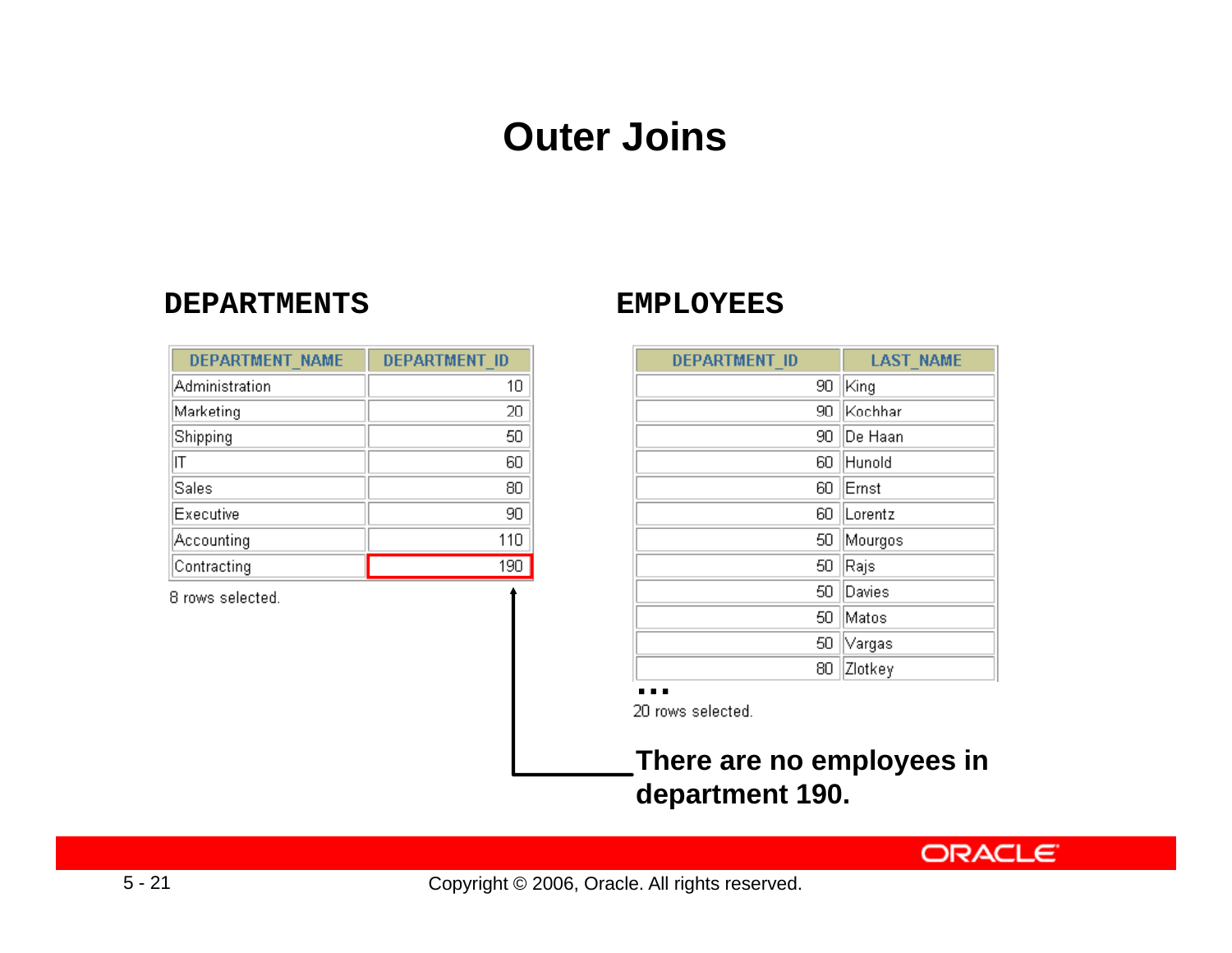### **INNER Versus OUTER Joins**

- **In SQL:1999 the join of two tables returning only SQL:1999, matched rows is called an inner join.**
- **A join between two tables that returns the results of the inner join as well as the unmatched rows from the left (or right) tables is called a left (or right) outer join.**
- **A join between two tables that returns the results of an inner join as well as the results of a left and right join is <sup>a</sup> full outer join.**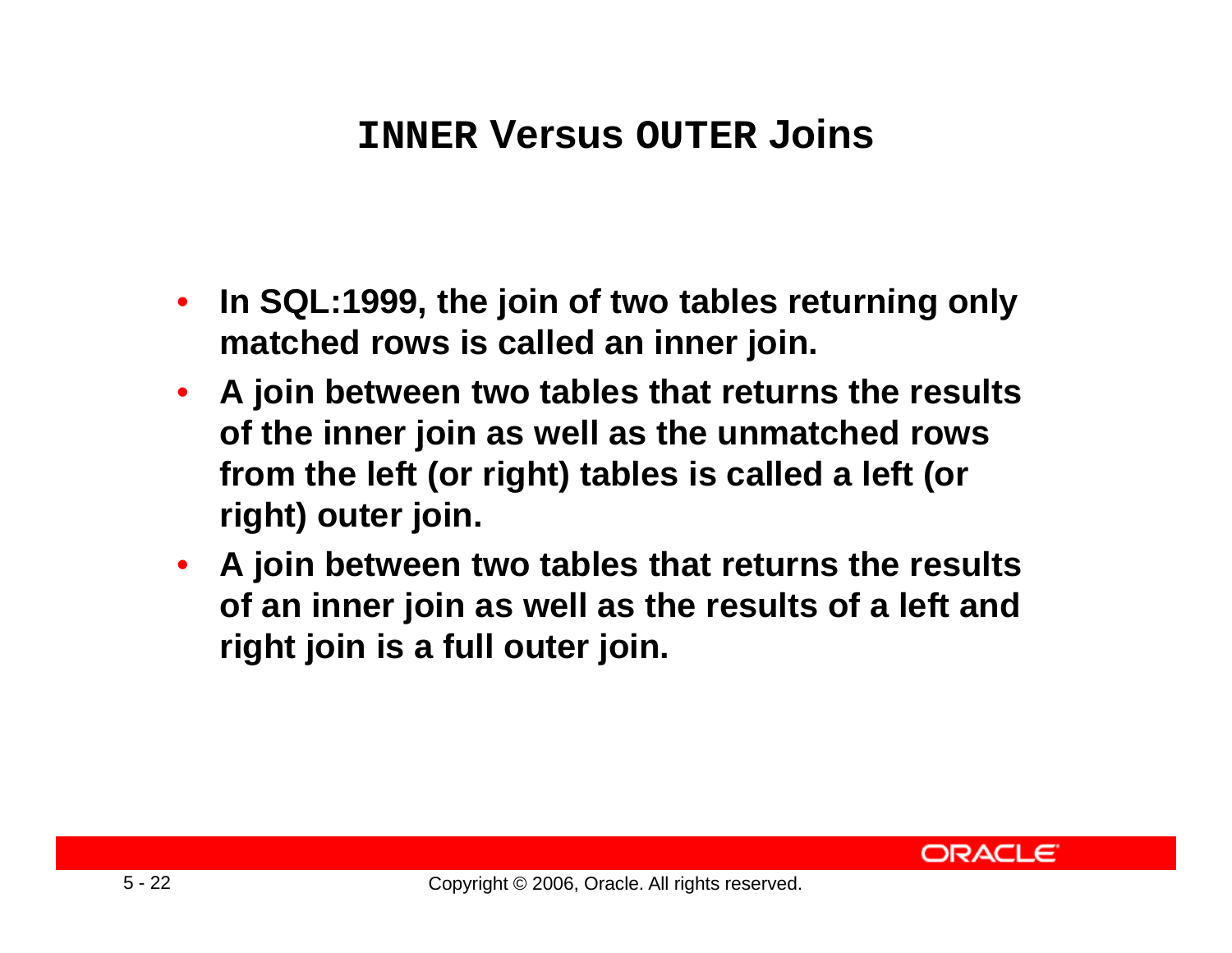#### **LEFT OUTER JOIN**

**SELECT e.last \_name, e.department\_id, d.department\_name** FROM employees e LEFT OUTER JOIN departments d

**ON (e.department\_id = d.department\_id) ;**

| <b>LAST NAME</b>                           | <b>DEPARTMENT ID</b> | <b>DEPARTMENT NAME</b> |
|--------------------------------------------|----------------------|------------------------|
| Whalen                                     |                      | 10   Administration    |
| Fay                                        |                      | 20 Marketing           |
| Hartstein                                  |                      | 20 Marketing           |
| $\mathbf{r}$ , $\mathbf{r}$ , $\mathbf{r}$ |                      |                        |
| De Haan                                    |                      | 90 Executive           |
| Kochhar                                    |                      | 90 Executive           |
| King                                       |                      | 90 Executive           |
| Gietz                                      |                      | 110 Accounting         |
| Higgins                                    |                      | 110 Accounting         |
| Grant                                      |                      |                        |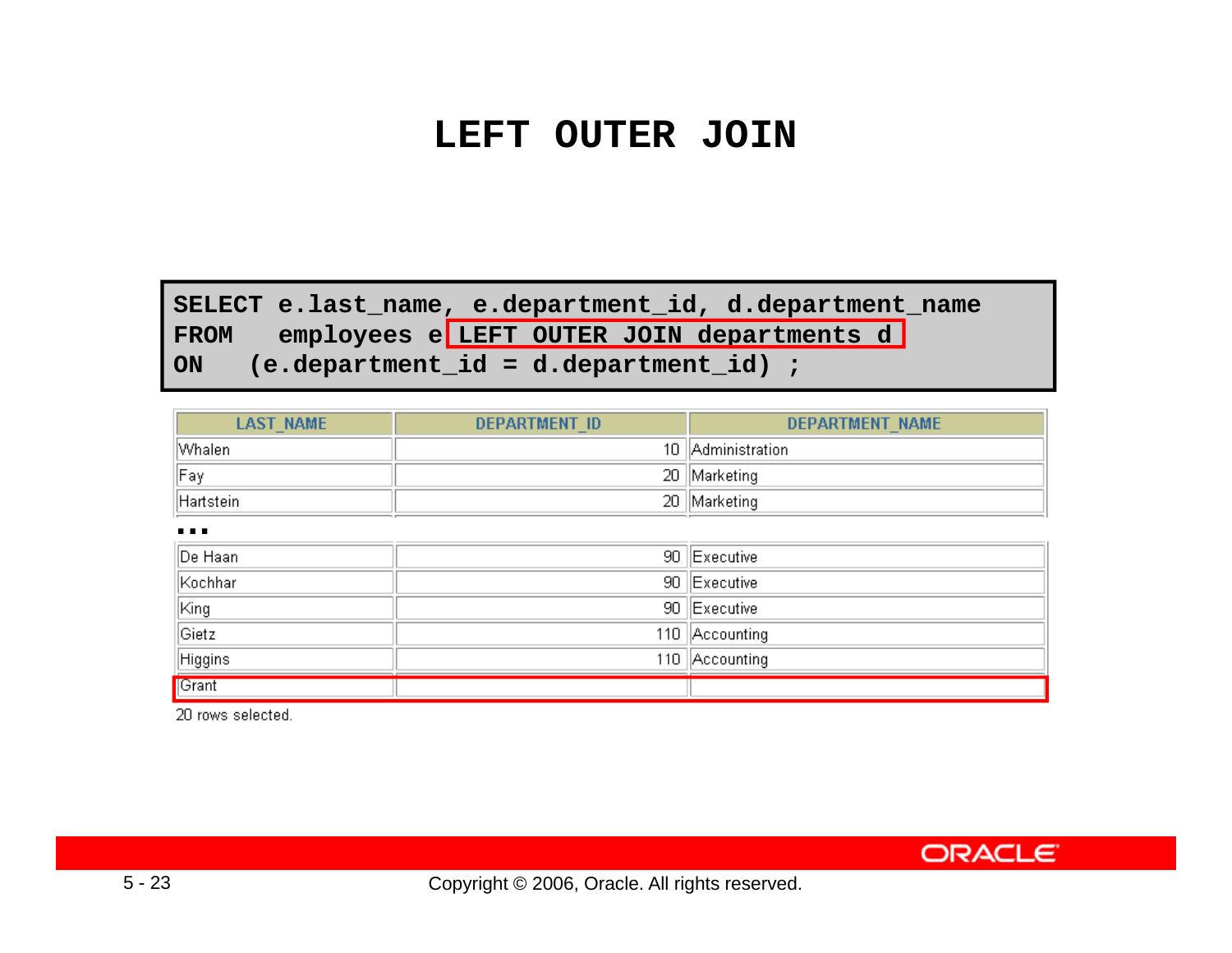#### **RIGHT OUTER JOIN**

**SELECT e.last \_name, e.department\_id, d.department\_name FROM employees e RIGHT OUTER JOIN departments d ON (e.department\_id = d.department\_id) ;**

| <b>LAST_NAME</b>                                             | DEPARTMENT ID   | DEPARTMENT_NAME   |
|--------------------------------------------------------------|-----------------|-------------------|
| Whalen                                                       |                 | 10 Administration |
| Fay                                                          | 20 <sub>1</sub> | Marketing         |
| Hartstein                                                    | 20 <sub>1</sub> | <b>Marketing</b>  |
| Davies                                                       |                 | 50 Shipping       |
| $\begin{array}{ccc} \bullet & \bullet & \bullet \end{array}$ |                 |                   |
| Kochhar                                                      |                 | 90 Executive      |
| Gietz                                                        |                 | 110 Accounting    |
| Higgins                                                      |                 | 110 Accounting    |
|                                                              |                 | 190 Contracting   |

20 rows selected.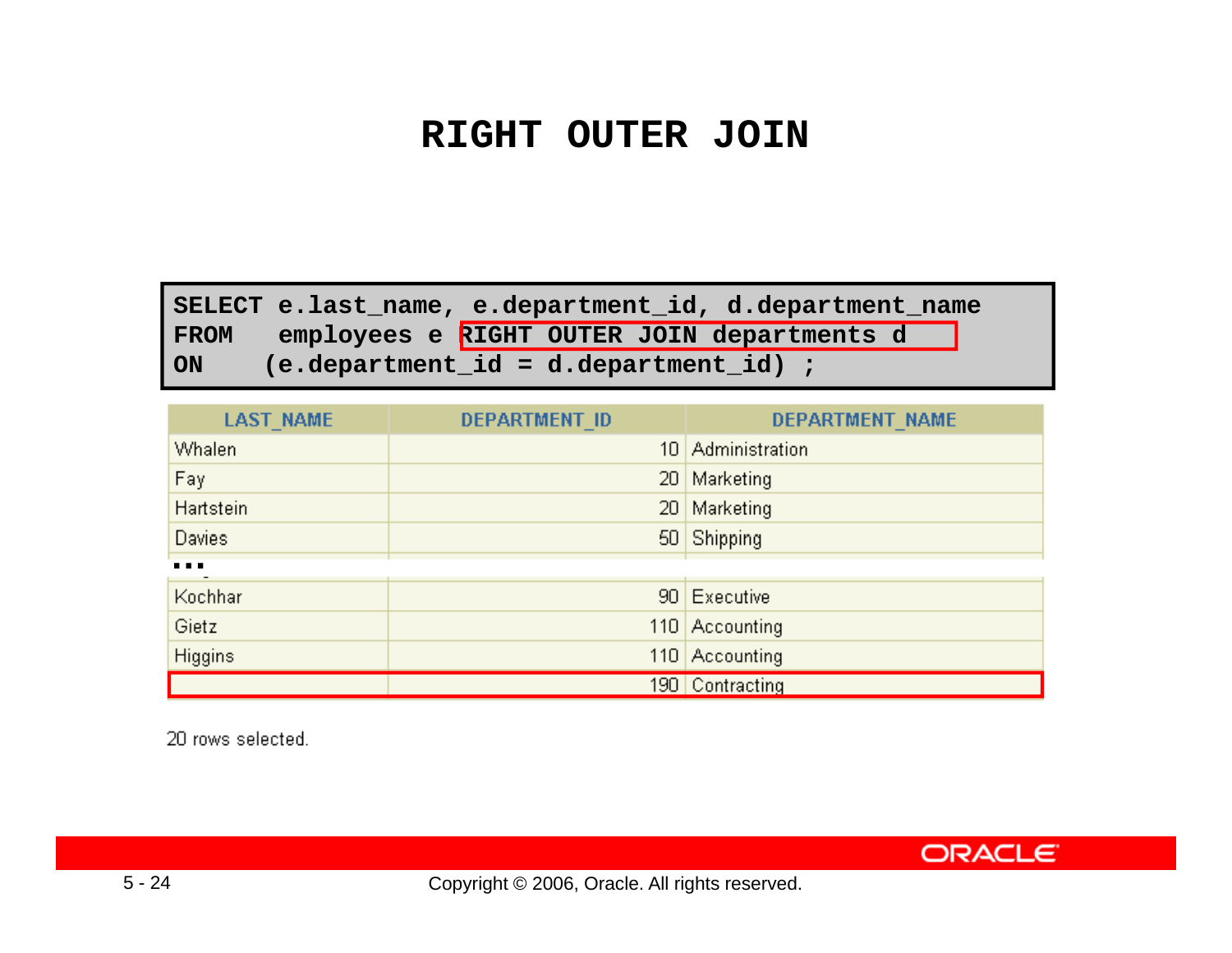#### **FULL OUTER JOIN**

**SELECT e.last \_name, d.department\_id, d.department\_name FROM employees e FULL OUTER JOIN departments d ON (e.department\_id = d.department\_id) ;**

| LAST_NAME                                                    | DEPARTMENT_ID   | DEPARTMENT NAME   |
|--------------------------------------------------------------|-----------------|-------------------|
| Whalen                                                       |                 | 10 Administration |
| Fay                                                          | 20 <sub>1</sub> | Marketing         |
| Hartstein                                                    | 20 <sub>1</sub> | Marketing         |
| $\begin{array}{ccc} \bullet & \bullet & \bullet \end{array}$ |                 |                   |
| King                                                         |                 | 90 Executive      |
| Gietz                                                        |                 | 110 Accounting    |
| Higgins                                                      |                 | 110 Accounting    |
| Grant                                                        |                 |                   |
|                                                              |                 | 190 Contracting   |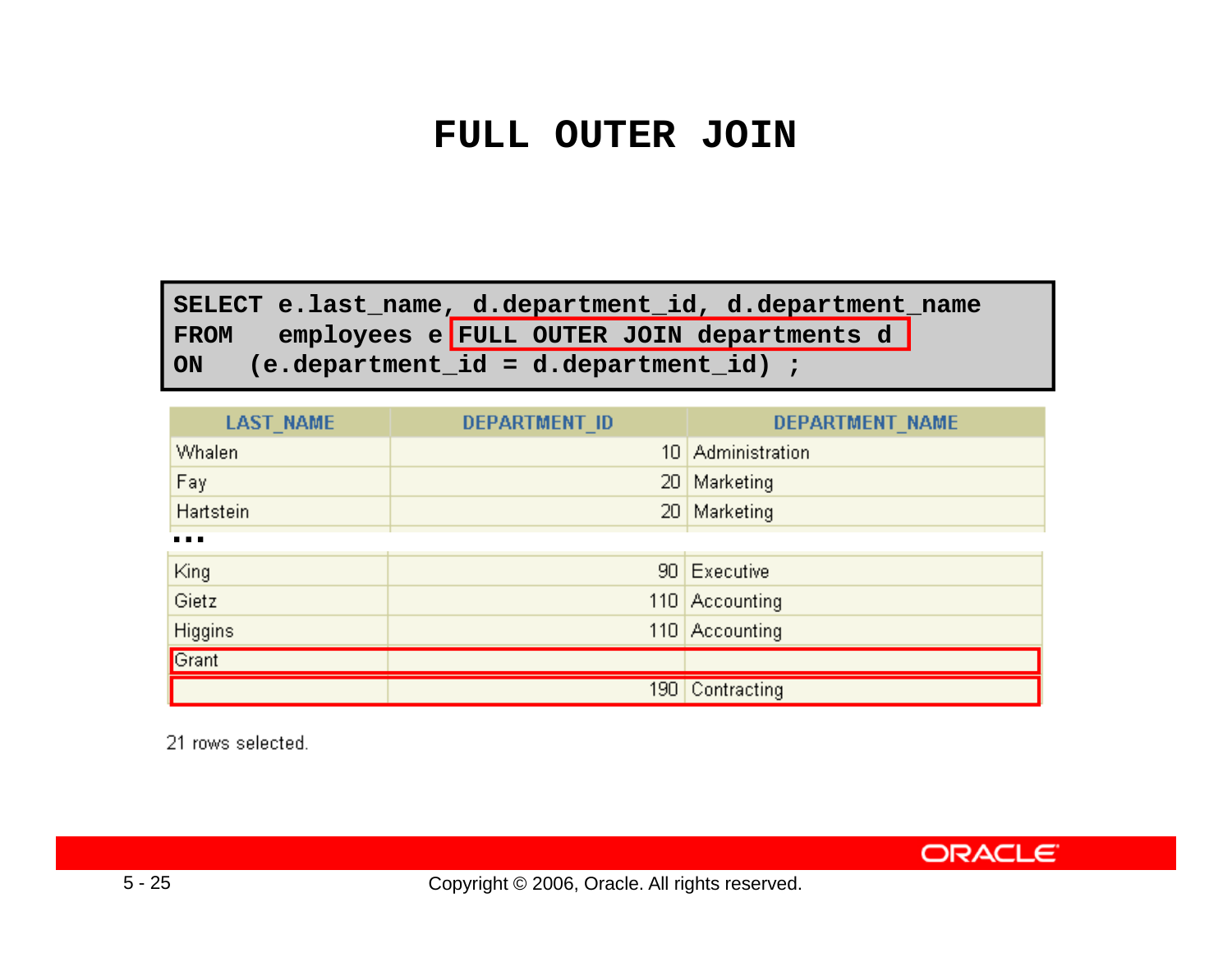## **Cartesian Products**

- **A Cartesian product is formed when:**
	- **A join condition is omitted**
	- **A join condition is invalid**
	- **All rows in the first table are joined to all rows in the second table**
- **To avoid a Cartesian p ,y roduct, always include a valid join condition.**

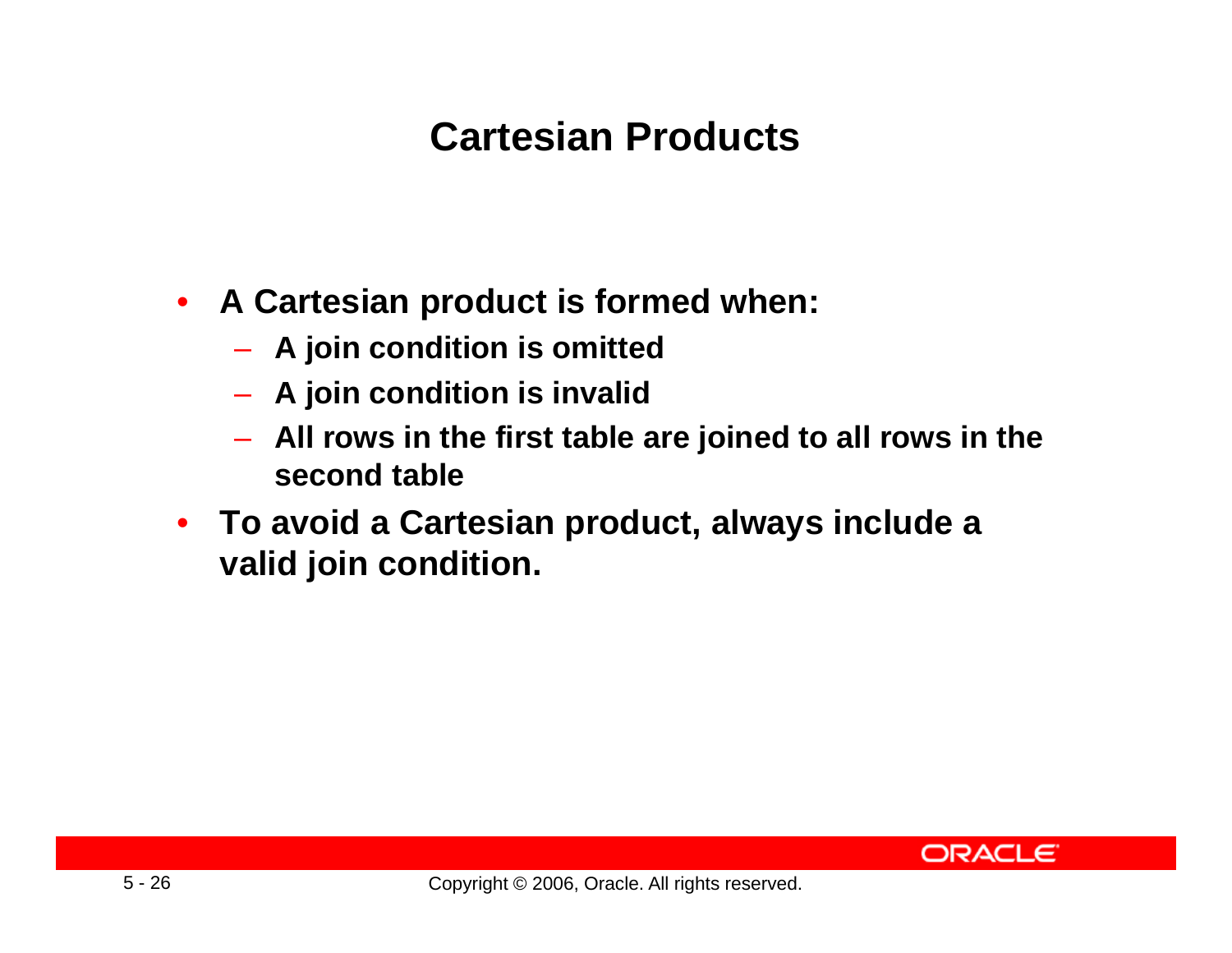#### **Generating a Cartesian Product**

#### **EMPLOYEES (20 ) rows**

|               | EMPLOYEE ID LAST NAME DEPARTMENT ID |
|---------------|-------------------------------------|
| $100$   King  |                                     |
| 101   Kochhar |                                     |
|               |                                     |

| .       |             |      |
|---------|-------------|------|
| 202 Fay |             |      |
|         | 205 Higgins | 11 N |
|         | $206$ Gietz | 11日  |

20 rows selected.

#### **) DEPARTMENTS (8 ) rows )**

|     | DEPARTMENT ID DEPARTMENT NAME LOCATION ID |      |
|-----|-------------------------------------------|------|
| 10  | Administration                            | 1700 |
| 20  | Marketing                                 | 1800 |
| 50  | Shipping                                  | 1500 |
| 60  | IΤ                                        | 1400 |
| 80  | Sales                                     | 2500 |
| 90  | Executive                                 | 1700 |
| 110 | Accounting                                | 1700 |
| 190 | Contracting                               | 1700 |

8 rows selected.

| Cartesian product: |                          |
|--------------------|--------------------------|
|                    | $20 \times 8 = 160$ rows |

|     | <b>EMPLOYEE ID DEPARTMENT ID LOCATION ID</b> |      |
|-----|----------------------------------------------|------|
| 100 | 90                                           | 1700 |
| 101 | 90                                           | 1700 |
| 102 | 90                                           | 1700 |
| 103 | 60                                           | 1700 |
| 104 | 60                                           | 1700 |
| 107 | 60                                           | 1700 |

**…**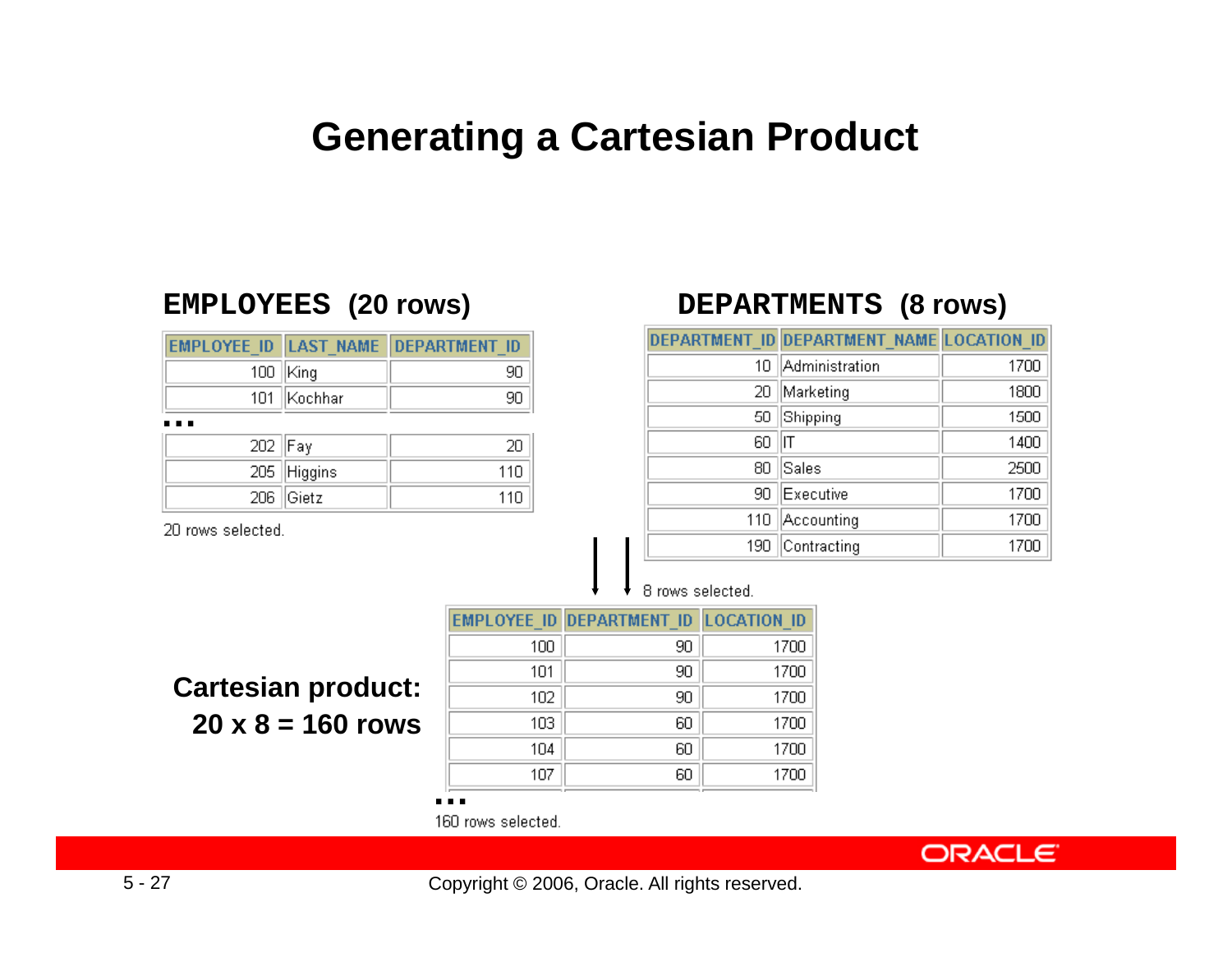#### **Creating Cross Joins**

- **The CROSS JOIN clause produces the cross -product of product two tables.**
- **This is also called a Cartesian product between the two tables.**

| SELECT last name, department name |
|-----------------------------------|
| FROM employees                    |
| CROSS JOIN departments ;          |

| <b>LAST NAME</b> | DEPARTMENT NAME |
|------------------|-----------------|
| ∥King            | Administration  |
| Kochhar!         | Administration  |
| ∥De Haan         | Administration  |
| Hunold           | Administration  |

**…**

160 rows selected.